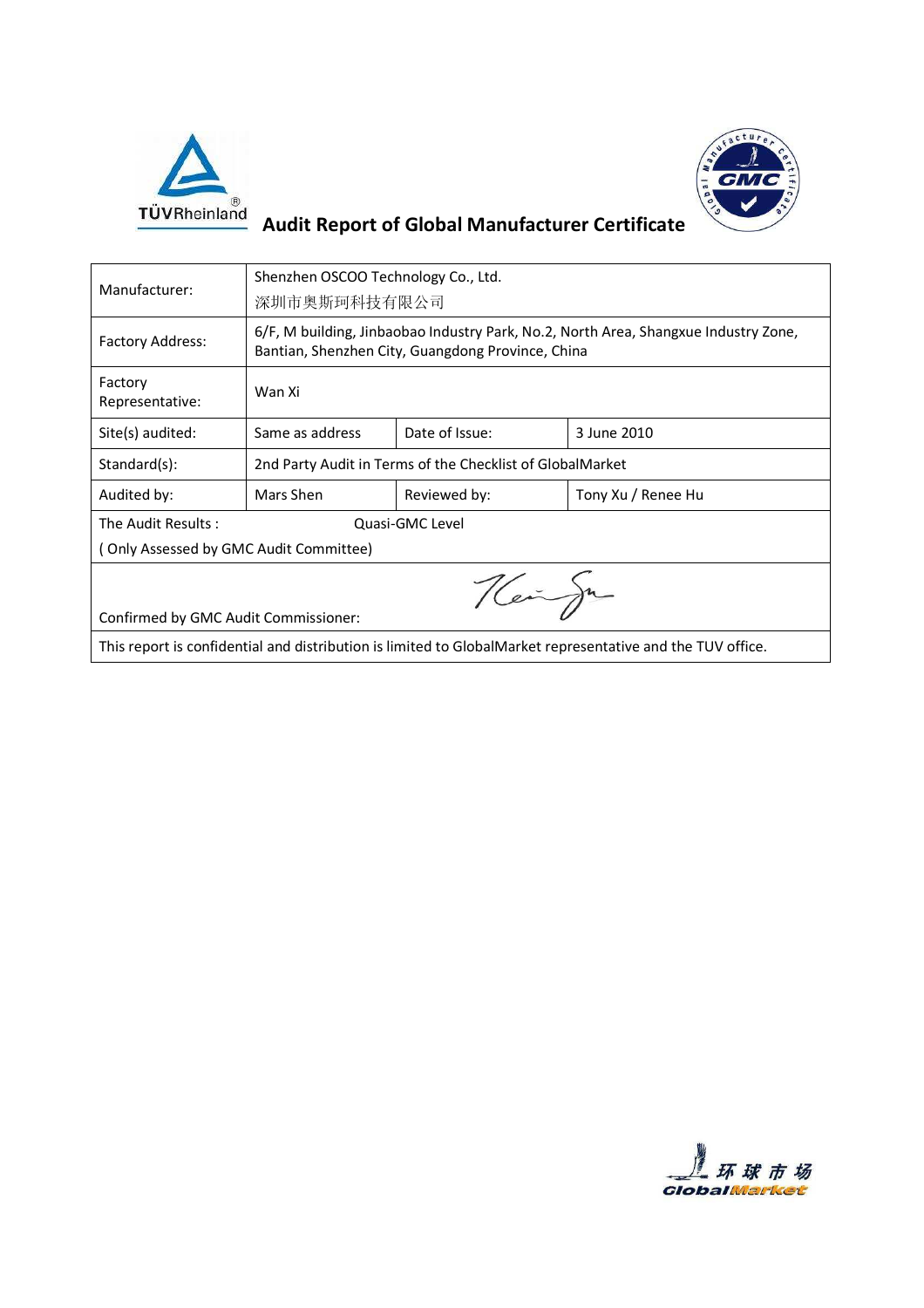## Index

#### Factory Profile

 General Information Finance Condition Banking Relationship Payment Factory Coverage & Buildings Employee Division Working Hour Main Production Facility / Machine Manufactory Process Covered in the Audit Process Organization Chart of the factory

#### Checklist & Results

- 1. Business Registration
- 2. Quality Management System
- 3. Product Certification / Approvals
- 4. Company Size Assessment
- 5. Cost Control Capacity Regarding Sub-Supplier
- 6. Foreign Trade Capacity
- 7. Business Development Plan
- 8. Research & Development Capacity
- 9. Credit or Goodwill
- 10. Social Environmental Responsibility
	- 10.1 About SA 8000
	- 10.2 About Environment
	- 10.3 About Safety
- 11. OEM / ODM Experience

Gap Analysis

Factory Tour

Final Evaluation

End of Report

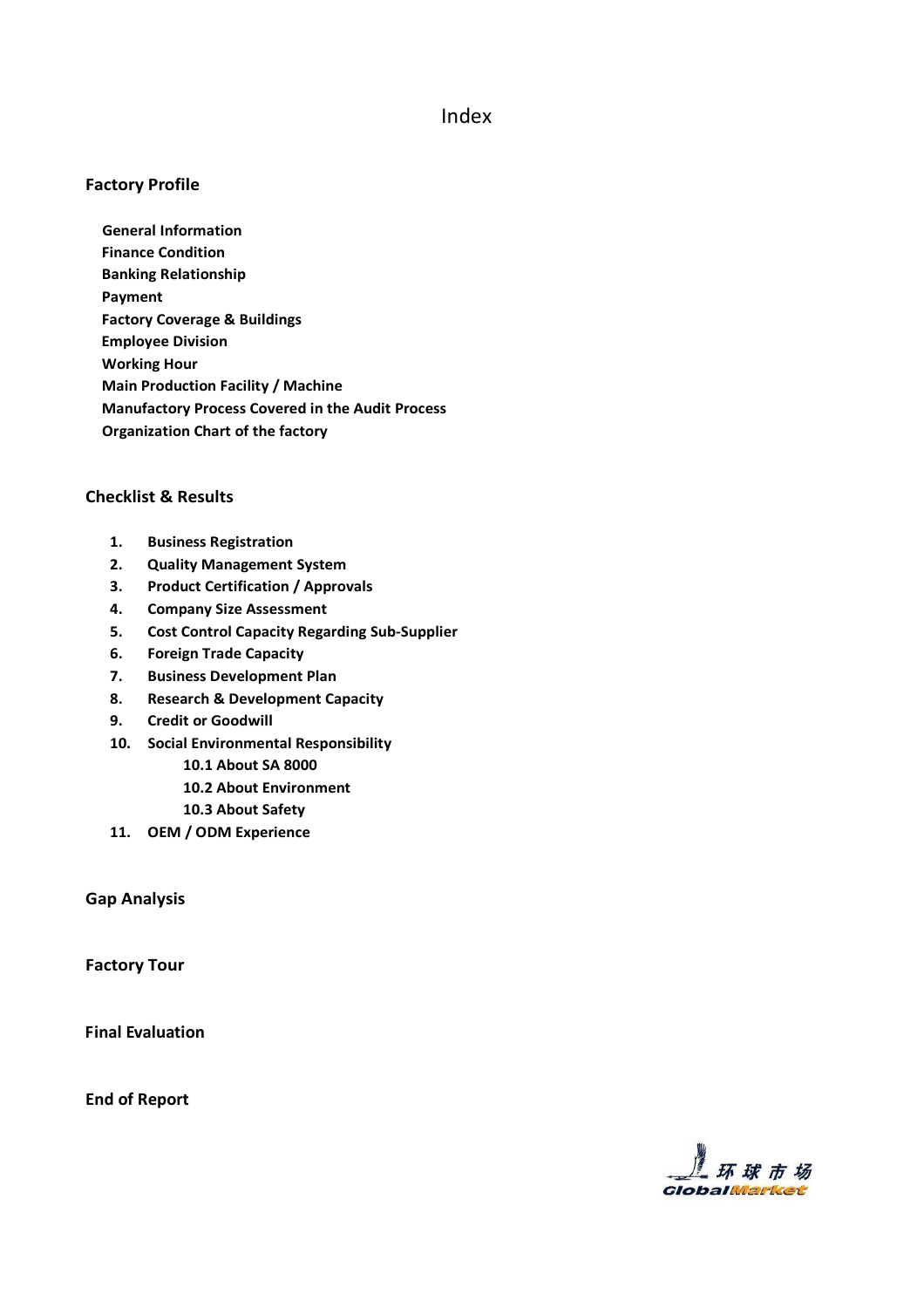# Factory Profile:

#### General Information:

| <b>Registered Capital:</b>               | RMB 30,000                                   |
|------------------------------------------|----------------------------------------------|
| <b>Time of Establishment:</b>            | 2006                                         |
| <b>Factory Nature:</b>                   | Limited liability company                    |
| <b>Background of Factory (Ownership)</b> | $N/A^*$                                      |
| <b>Main Products:</b>                    | USB flash disk, SD card, digital photo frame |
| <b>Target Market:</b>                    | America, Europe, Australia and Middle East   |
| <b>Export Market:</b>                    | America, Europe and Australia<br>North       |
| <b>Sold Method:</b>                      | Directly exported to overseas market         |
| <b>Cooperated Key Buyer:</b>             | Memory Suppliers, Inc.                       |
| <b>Order Quantity from Key Buyer:</b>    | About 300,000 pieces per year                |
| <b>GMC Audit Report No.:</b>             | 16023954                                     |

\*Note: N/A represents not applicable

#### Finance Condition:

| Total Assets                                                              |     |
|---------------------------------------------------------------------------|-----|
| Profitability Ratios: [Net profit before tax / Turnover $\times$ 100%]    | __* |
| Asset Management Ratios: [Total assets turnover: Turnover / Total assets] | —.* |
| *Note: The information was kept confidential.                             |     |

### Banking Relationship:

| Banker(s) opinion:                                |                                         |
|---------------------------------------------------|-----------------------------------------|
| Taxes No.:                                        | 440300789213164                         |
| Tel:                                              | 0755-8323559                            |
| $A/C$ No.:                                        | 400002909200051811 (for RMB)            |
| Banking relations are maintained principally with | Industrial and Commercial Bank of China |

Normal: It means that SC has maintained a normal relationship with its bankers. Its bankers have recorded nothing detrimental against SC.

Note: SC: Super Centre of Bank, a EPR Software

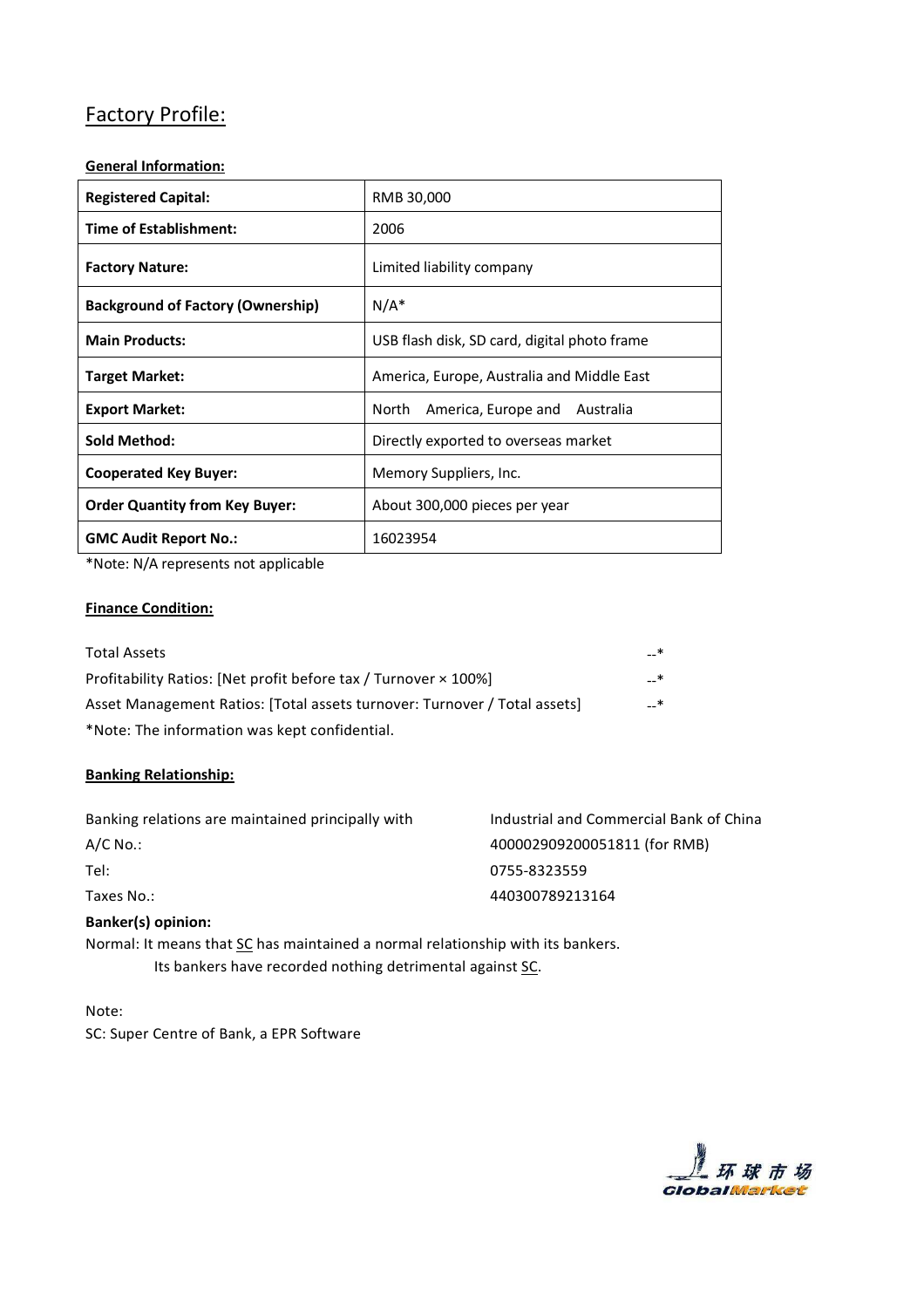#### Payment:

| <b>Export Payment Terms:</b>     | T/T         |                                      |
|----------------------------------|-------------|--------------------------------------|
| <b>Export Price Terms:</b>       | FOB/Ex work | Shenzhen or Hong Kong                |
| Domestic Sales Payment Terms:    | T/T         |                                      |
| <b>Purchasing Payment Terms:</b> |             | 30 days credit for domestic purchase |

### Factory Coverage & Buildings:

| Total area:                    | 1900 $m2$                                      |
|--------------------------------|------------------------------------------------|
| Production area and warehouse: | $6th$ floor of one 7-storey building           |
| Office:                        | Part of $6th$ floor of one 7-storey building   |
| Accommodation:                 | $4th$ and $5th$ floor of one 7-storey building |

#### No. of Employee:

| Sales & Marketing:      | 8             |
|-------------------------|---------------|
| Design/R&D:             | $\mathcal{P}$ |
| Manufacturing:          | 48            |
| <b>Quality Control:</b> | 4             |
| HR/Admin department:    |               |

#### Working Hour:

The daily working-hour starts from 8:00 to 17:30 from Monday to Saturday. Lunch-hour starts from 12:00 to 13:30; Supper-hour starts from 17:30 to 18:30; Overtime starts from 18:30 to 21:30.

#### Main Production Facility / Machine:

| <b>ITEM</b>                   | <b>QUANTITY</b> | <b>CONDITION</b> |
|-------------------------------|-----------------|------------------|
| Dryer                         | 4               | Equipped         |
| Reflow soldering machine      | 2               | Equipped         |
| Chip placing machine          | 2               | Equipped         |
| Ultrasonic plastic welder     | 2               | Equipped         |
| High frequency plastic welder | 1               | Equipped         |

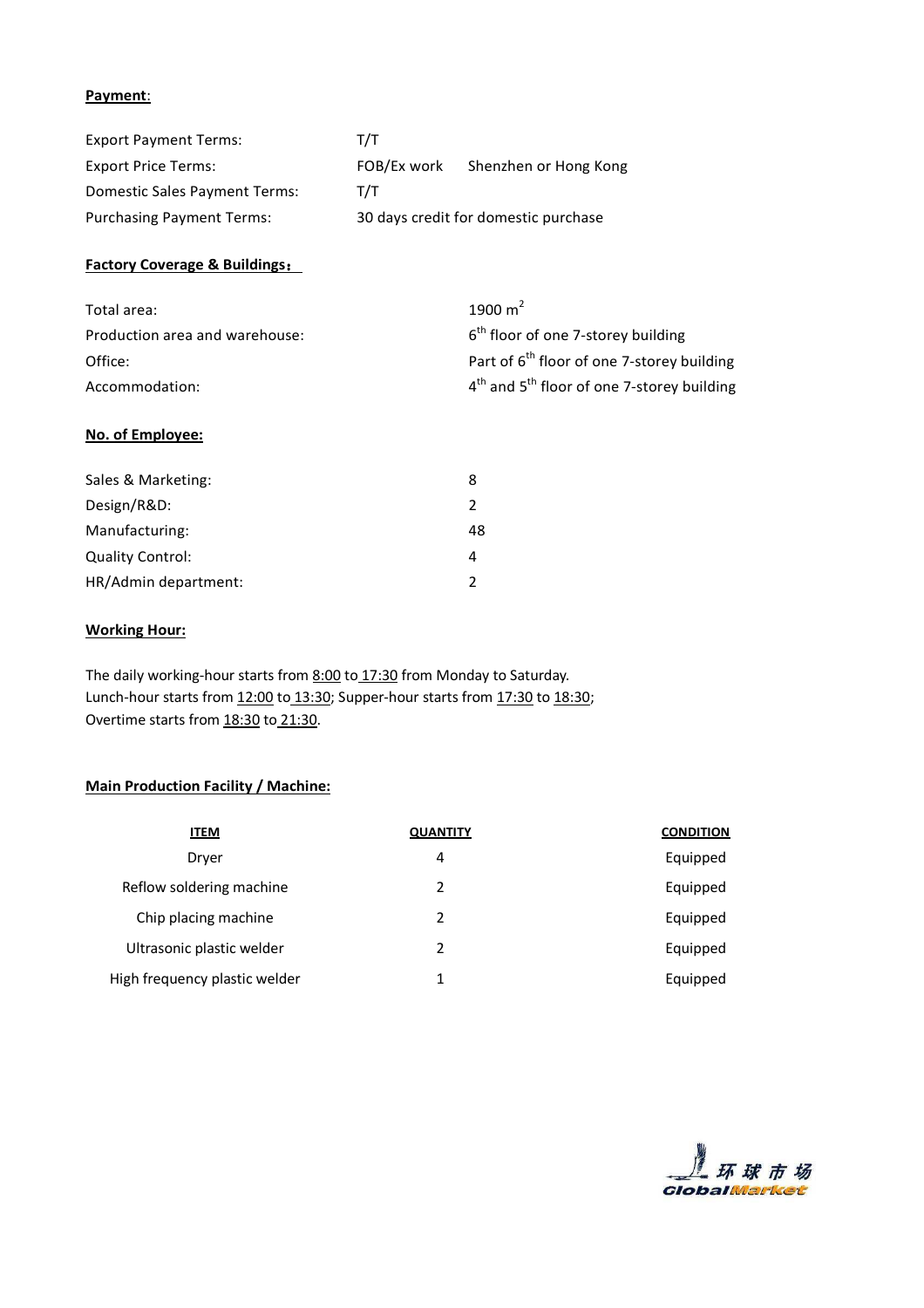#### Manufacturing Process Covered in the Audit Process:

Raw material preparation → SMT soldering → Additional soldering → Testing → Assembling → Final inspection → Cleaning  $\rightarrow$  Packing  $\rightarrow$  Outgoing sampling inspection  $\rightarrow$  Warehouse  $\rightarrow$  Shipping out

Note: SMT: surface mounting technology

#### Organization Chart of the Factory



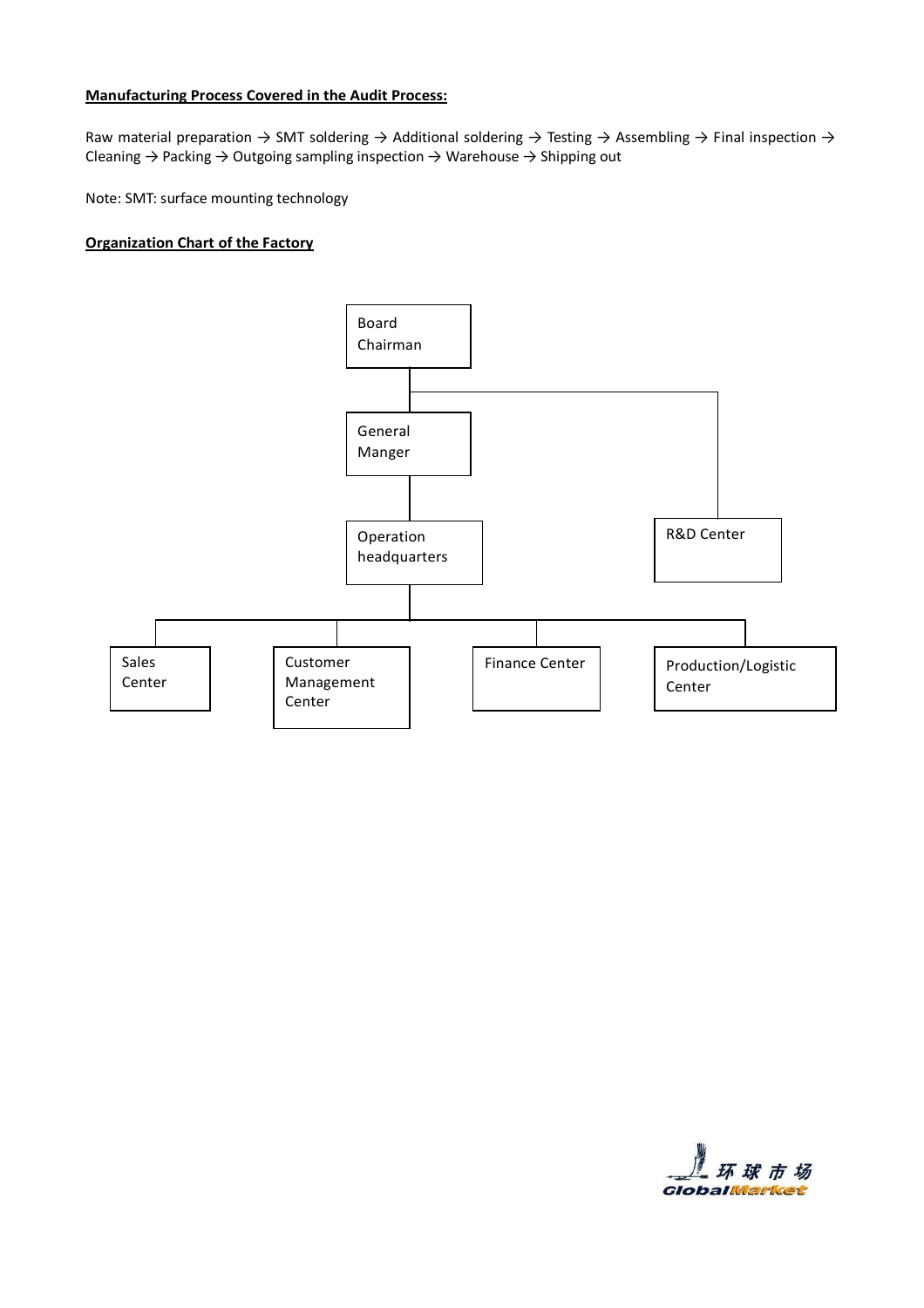# Checklist and Results

## Note:

The Judgments means that results are complied with the requirements based on the evidences. (Yes ---- conformity, No --- inconformity or N/A--- Not Available / Not Applicable)

| <b>Item</b>                                                                       |                                                                                         | <b>The Checking Points</b>                   | <b>Evidences</b>                                                                                                                                                                                                                | <b>Judgments</b> |
|-----------------------------------------------------------------------------------|-----------------------------------------------------------------------------------------|----------------------------------------------|---------------------------------------------------------------------------------------------------------------------------------------------------------------------------------------------------------------------------------|------------------|
| a.                                                                                |                                                                                         | Does the factory have Business Registration? | factory<br>The<br><b>Business</b><br>has<br>Registration                                                                                                                                                                        | Yes              |
| b.                                                                                | Is the scope of the company name and product<br>complied with actual situation?         |                                              | The scope of the company name<br>and product is complied with<br>actual situation.                                                                                                                                              | Yes              |
| c.                                                                                | Is annual review done?                                                                  |                                              | The address on the BR was<br>inconsistent with the<br>actual<br>factory address. The factory stated<br>that the factory was moved to<br>new place in April 2010, so the BR<br>was updating. The BR was<br>updated on 2009-08-07 | Yes              |
| d.                                                                                | Is Business Registration still valid?                                                   |                                              | The BR is valid until 2016-05-18.                                                                                                                                                                                               | Yes              |
| e.                                                                                | Who is the Legal Representative?                                                        |                                              | Wan Xi                                                                                                                                                                                                                          | Yes              |
| f.                                                                                | Is the factory a subsidiary? If it were YES, what<br>is the name of the parent company? |                                              | The factory isn't a subsidiary.                                                                                                                                                                                                 | No               |
| g.                                                                                | Copy of Business Registration                                                           |                                              | The copy of the BR was submitted.                                                                                                                                                                                               | Yes              |
| Conclusion<br>It is confirmed that the company or factory is a real manufacturer. |                                                                                         |                                              |                                                                                                                                                                                                                                 | Yes              |

## 1. Business Registration

## 2. Quality Management System

| This audit module belongs to GMC and Quasi-GMC Requirement. |                                                                                         |                                                              |                  |  |  |
|-------------------------------------------------------------|-----------------------------------------------------------------------------------------|--------------------------------------------------------------|------------------|--|--|
| <b>Item</b>                                                 | <b>The Checking Points</b>                                                              | <b>Evidences</b>                                             | <b>Judgments</b> |  |  |
| a.                                                          | Is the factory certified with ISO9001 or other<br>equivalent Quality Management System? | The<br>obtained<br>hasn't<br>factory<br>ISO9001 certificate. | No               |  |  |

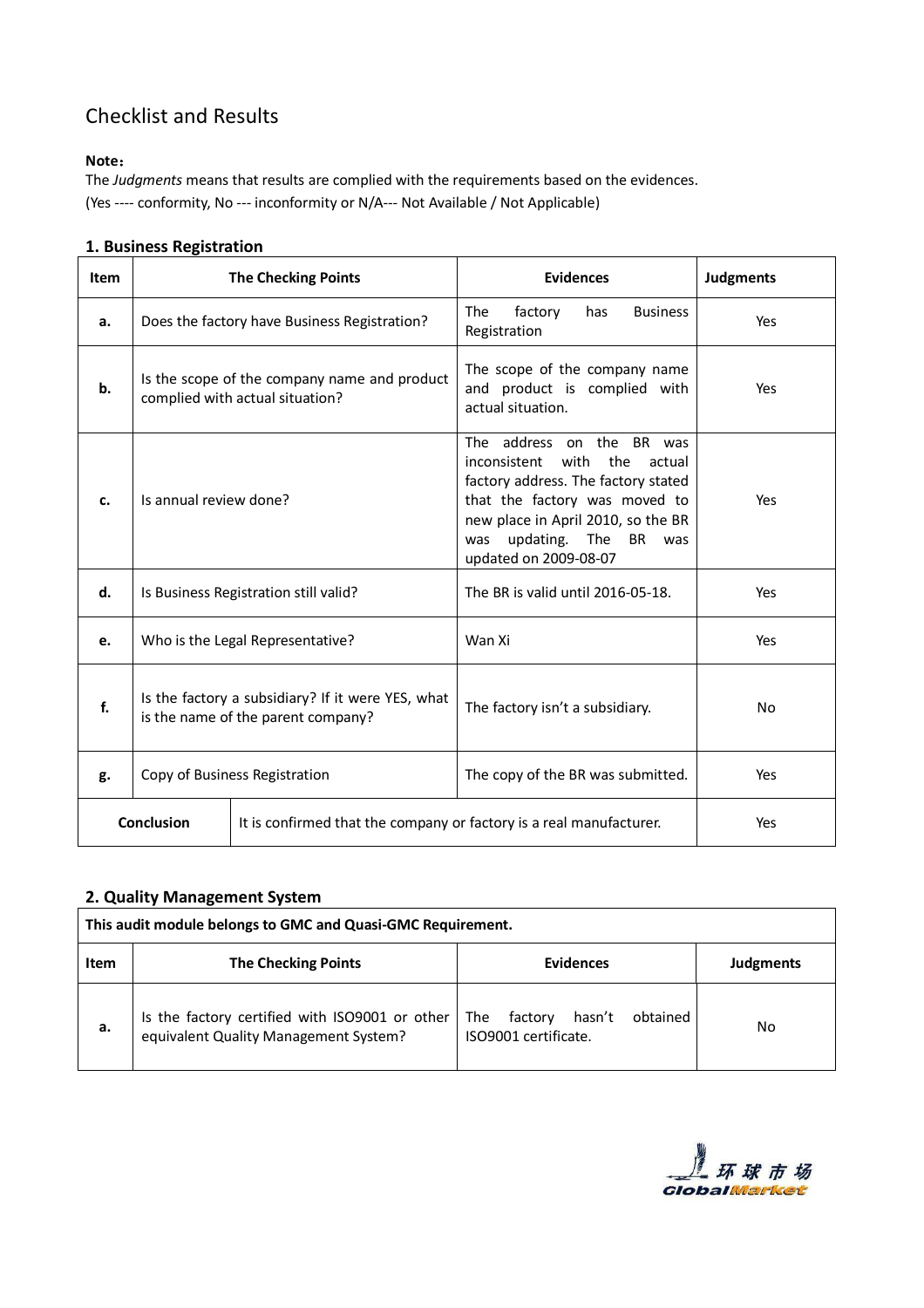| b.                                                                                                | What is the certification scope of ISO 9001 or<br>other equivalent certificate?                                      |    |                                                                                                                            | $N/A^*$ |
|---------------------------------------------------------------------------------------------------|----------------------------------------------------------------------------------------------------------------------|----|----------------------------------------------------------------------------------------------------------------------------|---------|
| c.                                                                                                | Is the Certificate still valid?                                                                                      |    |                                                                                                                            | $N/A^*$ |
| d.                                                                                                | Is surveillance done accordingly? Has all<br>opened major CAR closed?                                                |    |                                                                                                                            | $N/A^*$ |
| e.                                                                                                | Has the factory provided the copy of certificate<br>and the recent audit report?                                     |    |                                                                                                                            | $N/A^*$ |
| f.                                                                                                | Does the Internal Audit of QMS [Quality<br>Management System] proceed according to<br>documented procedure and plan? |    | The Internal Audit of QMS [Quality<br>Management System] doesn't<br>proceed according to documented<br>procedure and plan. | No      |
| g.                                                                                                | Is the latest internal audit report kept? Has all<br>opened major CAR been closed?                                   |    |                                                                                                                            | $N/A^*$ |
| h.                                                                                                | What are the goals of quality and running at<br>factory?                                                             |    | The factory doesn't establish the<br>goals of quality and running at<br>factory.                                           | No      |
| i.                                                                                                | Does the factory maintain a record of the<br>Internal and External Corrective Action?                                |    |                                                                                                                            | $N/A^*$ |
| j.                                                                                                | Do the management review or audit the<br>Corrective Action?                                                          |    |                                                                                                                            | $N/A^*$ |
| k.                                                                                                | Is Cost Reduction Program established on TQM<br>[Total Quality Management]?                                          |    | The Cost Reduction Program isn't<br>established.                                                                           | No      |
| The company or factory is implementing a valid quality management<br><b>Conclusion</b><br>system. |                                                                                                                      | No |                                                                                                                            |         |

\*Note: Because the factory didn't obtain ISO9001 certificate and didn't perform internal audit and TQM, item b, c, d, e, g, h, i, are not applicable for the factory.

# 3. Product Certification / Approvals

| This audit module belongs to GMC Requirement and Quasi-GMC Reference Condition. |                                                                                                              |                                                                                                                                                                            |                  |  |  |
|---------------------------------------------------------------------------------|--------------------------------------------------------------------------------------------------------------|----------------------------------------------------------------------------------------------------------------------------------------------------------------------------|------------------|--|--|
| Item                                                                            | <b>The Checking Points</b>                                                                                   | <b>Evidences</b>                                                                                                                                                           | <b>Judgments</b> |  |  |
| а.                                                                              | Does the factory hold product certification<br>and/or valid manufacturer licence for their<br>main products? | The factory holds product<br>certification for their main<br>products, such as FCC certificate:<br>Certificate No.: BST0911861316C-<br>3<br>Certificate body: Shenzhen BST | Yes              |  |  |

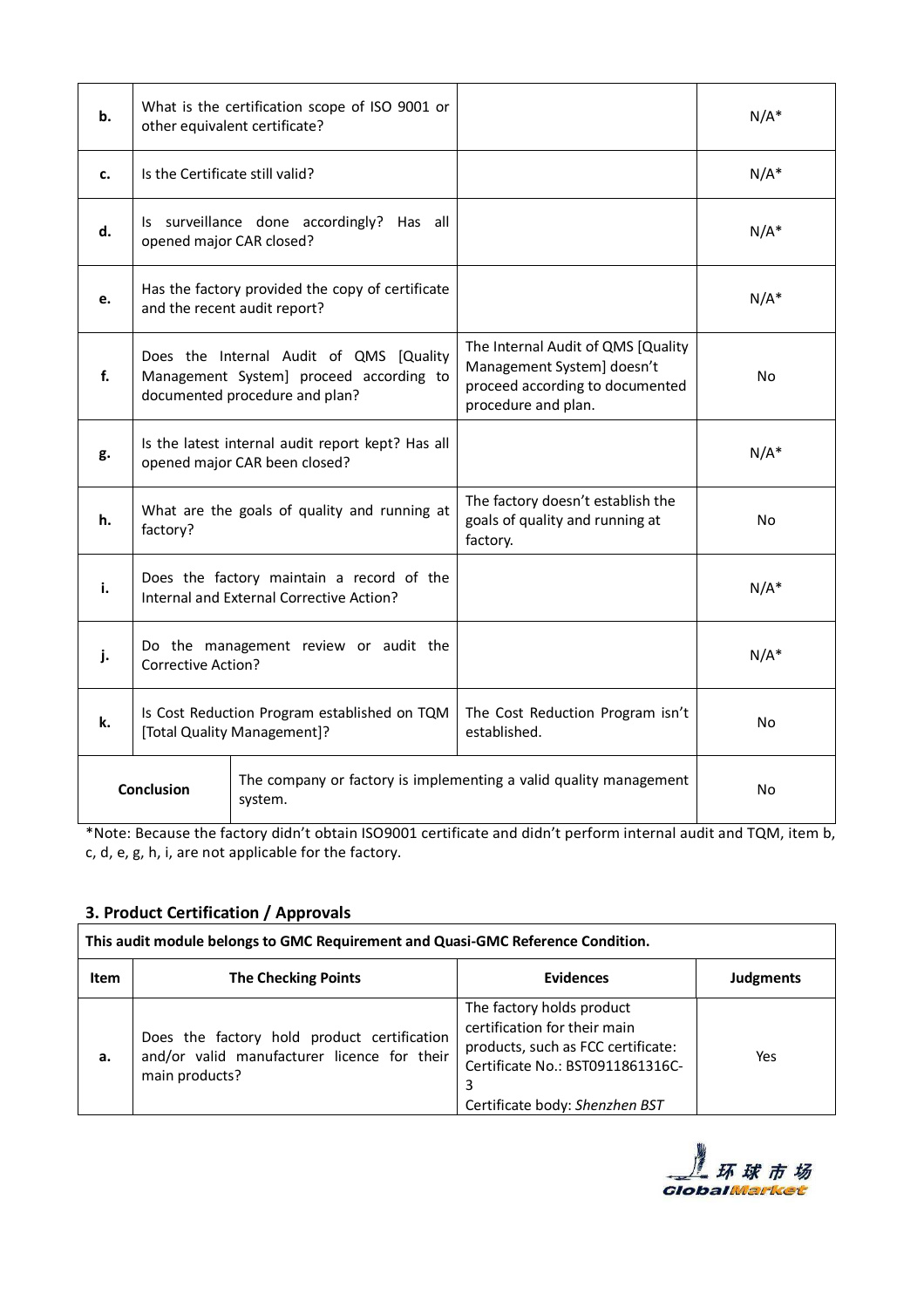|                       |                                                                                                                                                              |                                                                                                                                  | Technology Co., Ltd.<br>Product: USB Flash Drive<br>Issued date: 2009-11-16                                                                                                                                                                                                                                                                                  |     |
|-----------------------|--------------------------------------------------------------------------------------------------------------------------------------------------------------|----------------------------------------------------------------------------------------------------------------------------------|--------------------------------------------------------------------------------------------------------------------------------------------------------------------------------------------------------------------------------------------------------------------------------------------------------------------------------------------------------------|-----|
| b.                    | Does the factory have the product testing<br>report which is issued by the third party to<br>evaluate safety/function of their products?                     |                                                                                                                                  | The factory has the product<br>testing report which was issued by<br>the third party to evaluate their<br>products as below:<br>Report No.: BST0911861316R-3<br>Certificate body: Shenzhen BST<br>Technology Co., Ltd.<br>Product: USB Flash Drive<br>Issued date: 2009-11-15                                                                                | Yes |
| c.                    | assessment report?                                                                                                                                           | Does the factory conduct the assessment when<br>changing or adding a new suppliers/sub-<br>contractor? Does the factory keep the | The factory conducts the<br>assessment when changing or<br>adding a new suppliers and keeps<br>assessment report form no. LZ-<br>QR-CG-06.                                                                                                                                                                                                                   | Yes |
| d.                    | Are written criteria available for incoming<br>material inspections or testing? Does the<br>factory keep the inspection/testing record for<br>main material? |                                                                                                                                  | No evidence was provided to<br>show that the factory conducts<br>the assessment when changing or<br>adding a new suppliers/sub-<br>contractor keeps t the assessment<br>report.                                                                                                                                                                              | No  |
| e.                    | the<br>factory<br>conduct<br><b>Does</b><br>necessary<br>test/inspection for their finished products?                                                        |                                                                                                                                  | No evidence was provided to<br>show that written criteria are<br>available for incoming material<br>inspections or testing.                                                                                                                                                                                                                                  | No  |
| f.                    | Was the copy of documents above items<br>submitted?                                                                                                          |                                                                                                                                  | Only copy of documents of Item c<br>was submitted.                                                                                                                                                                                                                                                                                                           | Yes |
| g.                    | controlled?                                                                                                                                                  | Has the factory had the Production process                                                                                       | The factory has had the<br>production process controlled.                                                                                                                                                                                                                                                                                                    | Yes |
| h.                    | Does the factory proceed the calibration of key<br>test equipments according to applicable<br>standards?                                                     |                                                                                                                                  | No evidence was provided to<br>show that the factory conducts<br>the calibration of key test<br>equipments according to<br>applicable standards.                                                                                                                                                                                                             | No  |
| i.                    | Does the factory have the Emerging Production<br>Roadmap?                                                                                                    |                                                                                                                                  | The factory has the Emerging<br>Production Roadmap.                                                                                                                                                                                                                                                                                                          | Yes |
| Conclusion<br>HKQAA). |                                                                                                                                                              |                                                                                                                                  | The company or factory has had at least one product with valid<br>product certification (e.g. UL, CE, GS, CCC, EMC, WEEE, CUL, VDE, CB,<br>UR, ETL) or the other relevant export certificate or the equivalent<br>inspecting and testing report which is issued by the third-party audit<br>organization (e.g. TUV, SGS, Intertek, UL, BV, DNV,CCIC,WIT,CTI, | Yes |

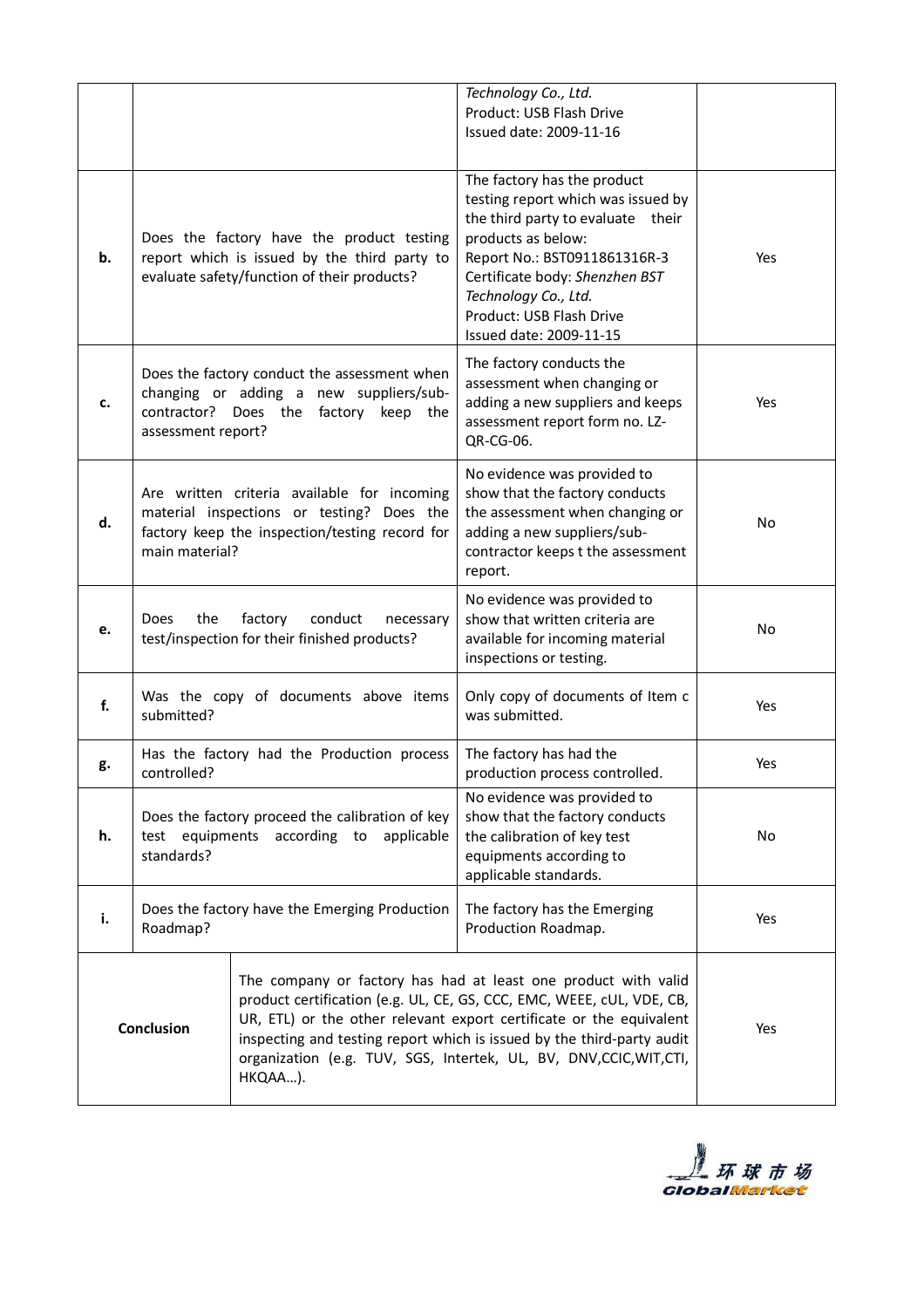## 4. Company Size Assessment

|                                                     | This audit module belongs to GMC Requirement:                                                                                                                                                                                                      |                                                    |                                                                                                                                                                            |                  |  |
|-----------------------------------------------------|----------------------------------------------------------------------------------------------------------------------------------------------------------------------------------------------------------------------------------------------------|----------------------------------------------------|----------------------------------------------------------------------------------------------------------------------------------------------------------------------------|------------------|--|
| <b>Item</b>                                         |                                                                                                                                                                                                                                                    | <b>The Checking Points</b>                         | <b>Evidences</b>                                                                                                                                                           | <b>Judgments</b> |  |
| a. 1)                                               | If the financial report can not be showed by<br>factory, was the annual production capacity<br>more than USD 5 million based on the data<br>from Company Size Evaluation Table?<br>(Time period is based on 12 months prior to<br>on site audit)   |                                                    | The estimated production capacity<br>was RMB 36 million from Jan. 2010<br>to Dec.2010; namely USD 5.45<br>million.<br>70% of products were exported to<br>overseas market. | Yes              |  |
|                                                     |                                                                                                                                                                                                                                                    | This audit module belongs to Quasi-GMC Requirement |                                                                                                                                                                            |                  |  |
| a. 1)                                               | If the financial report can not be showed by<br>factory, was the annual production capacity<br>more than USD 2.5 million based on the data<br>from Company Size Evaluation Table?<br>(Time period is based on 12 months prior to<br>on site audit) |                                                    |                                                                                                                                                                            | N/A              |  |
| b.                                                  | If the revenue is below the number of item a,<br>how much is it?                                                                                                                                                                                   |                                                    |                                                                                                                                                                            | N/A              |  |
| c.                                                  | Copy of above evidences                                                                                                                                                                                                                            |                                                    | The copy of Company Size<br><b>Evaluation Table was submitted</b><br>to TÜV RH & GMC Audit<br>Committee.                                                                   | Yes              |  |
| d.                                                  | What the percentage of total capacity is the<br>factory's facility currently running at?                                                                                                                                                           |                                                    | 30%                                                                                                                                                                        | Yes              |  |
| e.                                                  | Is there a consistent system to allocate<br>overhead expenses?                                                                                                                                                                                     |                                                    | There isn't a consistent system to<br>allocate overhead used.                                                                                                              | No               |  |
| f.                                                  | Does the factory work on Consignment<br>Inventory with any customers?                                                                                                                                                                              |                                                    | The factory works on Consignment<br>Inventory with customers                                                                                                               | Yes              |  |
| Conclusion<br>The revenue has met the requirements. |                                                                                                                                                                                                                                                    |                                                    |                                                                                                                                                                            | Yes              |  |

# 5. Cost Control Capacity Regarding Sub-Supplier

| Item | <b>The Checking Points</b> | <b>Evidences</b> | Judgments |
|------|----------------------------|------------------|-----------|
|------|----------------------------|------------------|-----------|

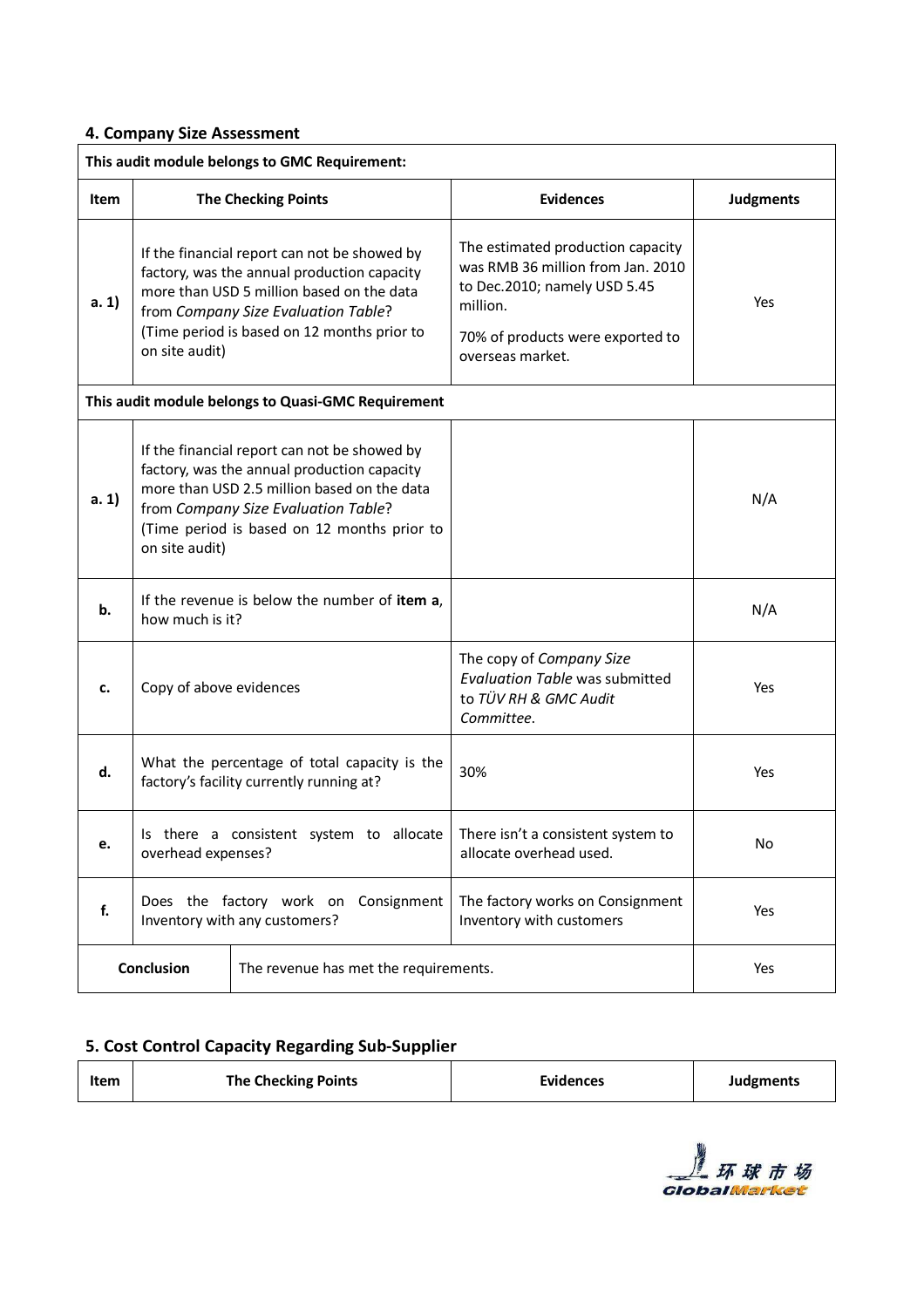| a.                                                                              | with the suppliers?                                                                    | Does the factory have Cost Reduction Program   | No evidence was provided to show<br>that the factory has Cost<br>Reduction Program with the<br>suppliers.                                                     | <b>No</b>      |
|---------------------------------------------------------------------------------|----------------------------------------------------------------------------------------|------------------------------------------------|---------------------------------------------------------------------------------------------------------------------------------------------------------------|----------------|
| b.                                                                              | system?                                                                                | Does the supplier have a cost ratio of quality | No evidence was provided to show<br>that the supplier has a cost ratio of<br>quality.                                                                         | N <sub>o</sub> |
| c.                                                                              | tracked?                                                                               | Are the costs of direct materials and labor    | No evidence was provided to show<br>that the costs of direct materials<br>and labor are tracked.                                                              | <b>No</b>      |
| d.                                                                              | Are the costs of scrapping and rework<br>recorded and included in the overall cost?    |                                                | The cost of rework isn't recorded<br>and included the overall cost.                                                                                           | N <sub>o</sub> |
| e.                                                                              | Does a consistent method of estimating<br>quoting system exist?                        |                                                | No evidence was provided to show<br>that a consistent method of<br>estimating quoting system existed                                                          | <b>No</b>      |
| f.                                                                              | Do the suppliers have the competitive pricing<br>bench marked in place?                |                                                | The factory would compare with<br>prices of some suppliers in order<br>to ensure that the suppliers have<br>the competitive pricing bench<br>marked in place. | Yes            |
| g.                                                                              | Do the suppliers participate in the Cost<br>Reduction program forwardly or negatively? |                                                | No evidence was provided to show<br>that the factory has Cost<br>Reduction Program with the<br>suppliers.                                                     | <b>No</b>      |
| h.                                                                              | Copy of above evidences                                                                |                                                | No copy of above evidence was<br>submitted.                                                                                                                   | <b>No</b>      |
| Conclusion<br>The factory has own cost control capacity regarding sub-supplier. |                                                                                        |                                                | <b>No</b>                                                                                                                                                     |                |

# 6. Foreign Trade Capacity

| <b>Item</b> | <b>The Checking Points</b>                                                                                                                                             | <b>Evidences</b>                                                                                                                                             | Judgments |
|-------------|------------------------------------------------------------------------------------------------------------------------------------------------------------------------|--------------------------------------------------------------------------------------------------------------------------------------------------------------|-----------|
| а.          | a name list with education level and<br>Is<br>working experiences records of foreign<br>trading staff kept?                                                            | The name list of 7 foreign trading<br>staffs with education level and 2-5<br>years working experiences records<br>of foreign trading staff was<br>submitted. | Yes       |
| b.          | Do the trading staffs have adequate English<br>level and foreign trading experiences based<br>on interview question (e.g. Does the staff<br>know what L/C and FOB is)? | The foreign trading staffs have the<br>adequate English level and<br>experience for trading.                                                                 | Yes       |
| c.          | Do the staffs acquaint with the features of<br>the products and introduce products to<br>buyer?                                                                        | The staffs acquaint with the<br>features of the products and<br>introduce products to buyer                                                                  | Yes       |

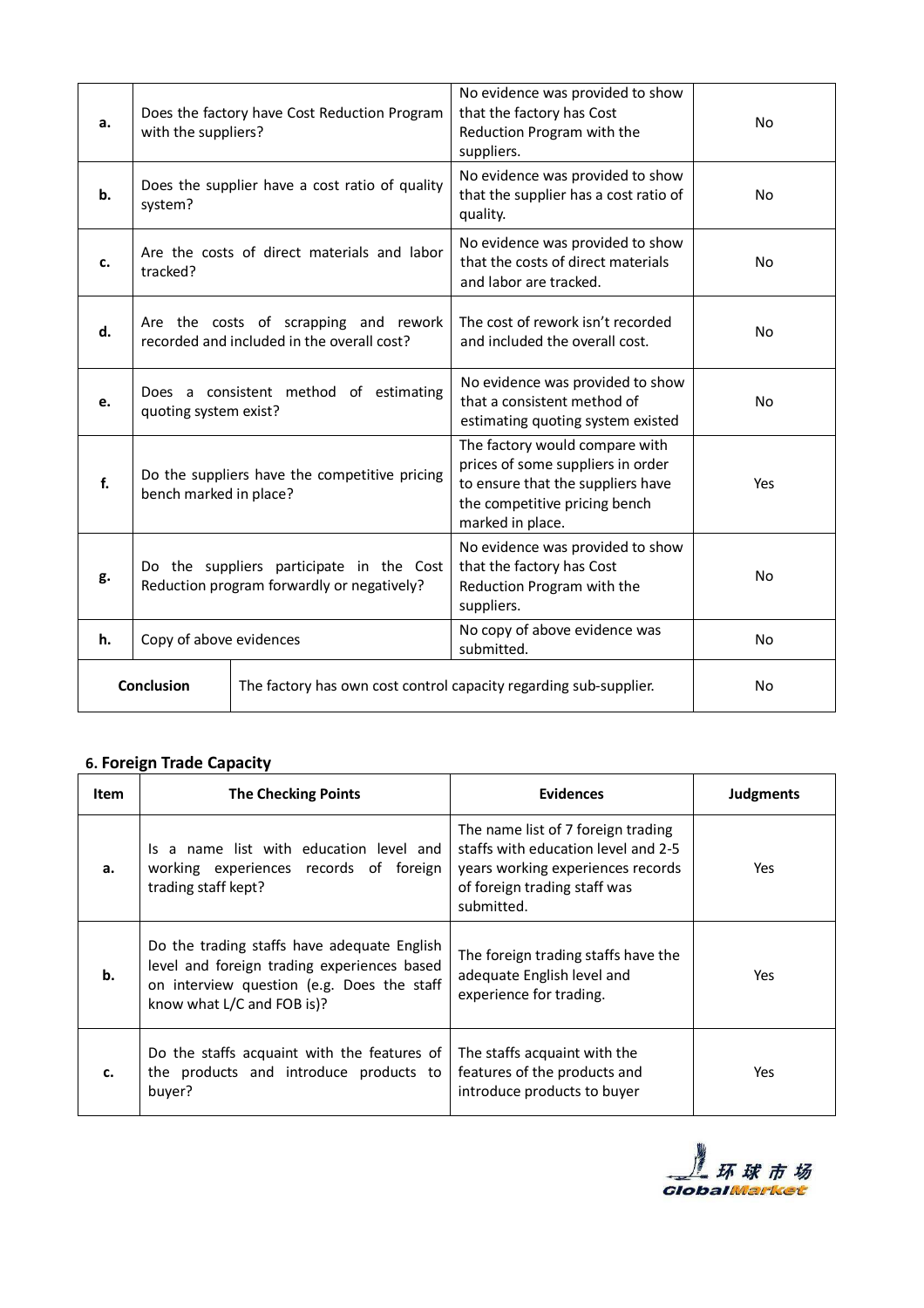| d.                                                                                             |                                                                                                                                                                                                                                        | Do the trading staffs clearly know the<br>responsibilities and trading jobs?                                                       | The trading staffs clearly know the<br>responsibilities and trading jobs.                                                                                                                                                                              | Yes |
|------------------------------------------------------------------------------------------------|----------------------------------------------------------------------------------------------------------------------------------------------------------------------------------------------------------------------------------------|------------------------------------------------------------------------------------------------------------------------------------|--------------------------------------------------------------------------------------------------------------------------------------------------------------------------------------------------------------------------------------------------------|-----|
| e.                                                                                             |                                                                                                                                                                                                                                        | Does the trading team of the factory hold a<br>clear organizational structure?                                                     | The factory holds the clear<br>structure of organization for<br>trading team.                                                                                                                                                                          | Yes |
| f.                                                                                             | Has the factory ever settled down the foreign<br>customers' complaint smoothly?                                                                                                                                                        |                                                                                                                                    | No evidence was provided to show<br>that the factory has ever settled<br>down the foreign customers'<br>complaint smoothly.                                                                                                                            | No  |
| g.                                                                                             |                                                                                                                                                                                                                                        | Does the factory have any past successful<br>cooperation case with overseas buyer or<br>stationed key buyer? Are the records kept? | The factory has some past<br>successful cooperation cases with<br>oversea buyer or stationed key<br>buyer and keeps the archived<br>records available, such as<br>cooperated with American<br>company Memory Suppliers, Inc. for<br>more than 4 years. | Yes |
| h.                                                                                             | Are there any appropriate after-sales<br>services to satisfy the requirement of<br>customers?<br>(For instance, technical support, the period<br>of durability or warranty, the processing of<br>returning articles, on-site services) |                                                                                                                                    | There are the appropriate<br>mechanisms of after-sales service<br>to ensure the requirement of<br>customers.                                                                                                                                           | Yes |
| i.                                                                                             | Are there any corresponding value-added<br>meet<br>customers'<br>services<br>to<br>special<br>requirements?<br>(For example, to customize the products<br>with special requirements based on the<br>customers' designing concepts)     |                                                                                                                                    | There is a corresponding value-<br>added service to meet customers'<br>special requirements.                                                                                                                                                           | Yes |
| j.                                                                                             | Copy of above evidence                                                                                                                                                                                                                 |                                                                                                                                    | Only the copy of the evidence of<br>Item a was submitted.                                                                                                                                                                                              | Yes |
| The factory has trading staffs who are experienced and well<br><b>Conclusion</b><br>qualified. |                                                                                                                                                                                                                                        |                                                                                                                                    |                                                                                                                                                                                                                                                        | Yes |

# 7. Business Development Plan

| <b>Item</b> | <b>The Checking Points</b>                                                 | <b>Evidences</b>                                                                                             | <b>Judgments</b> |
|-------------|----------------------------------------------------------------------------|--------------------------------------------------------------------------------------------------------------|------------------|
| a.          | What are the factory's sales goals in the next<br>three years?             | No evidence was provided to show<br>that the factory has the sales goals<br>in the future.                   | No.              |
| b.          | What is the major capital expenditures<br>planned in the next three years? | No evidence was provided to show<br>that the factory plans the major<br>capital expenditures for the future. | No.              |

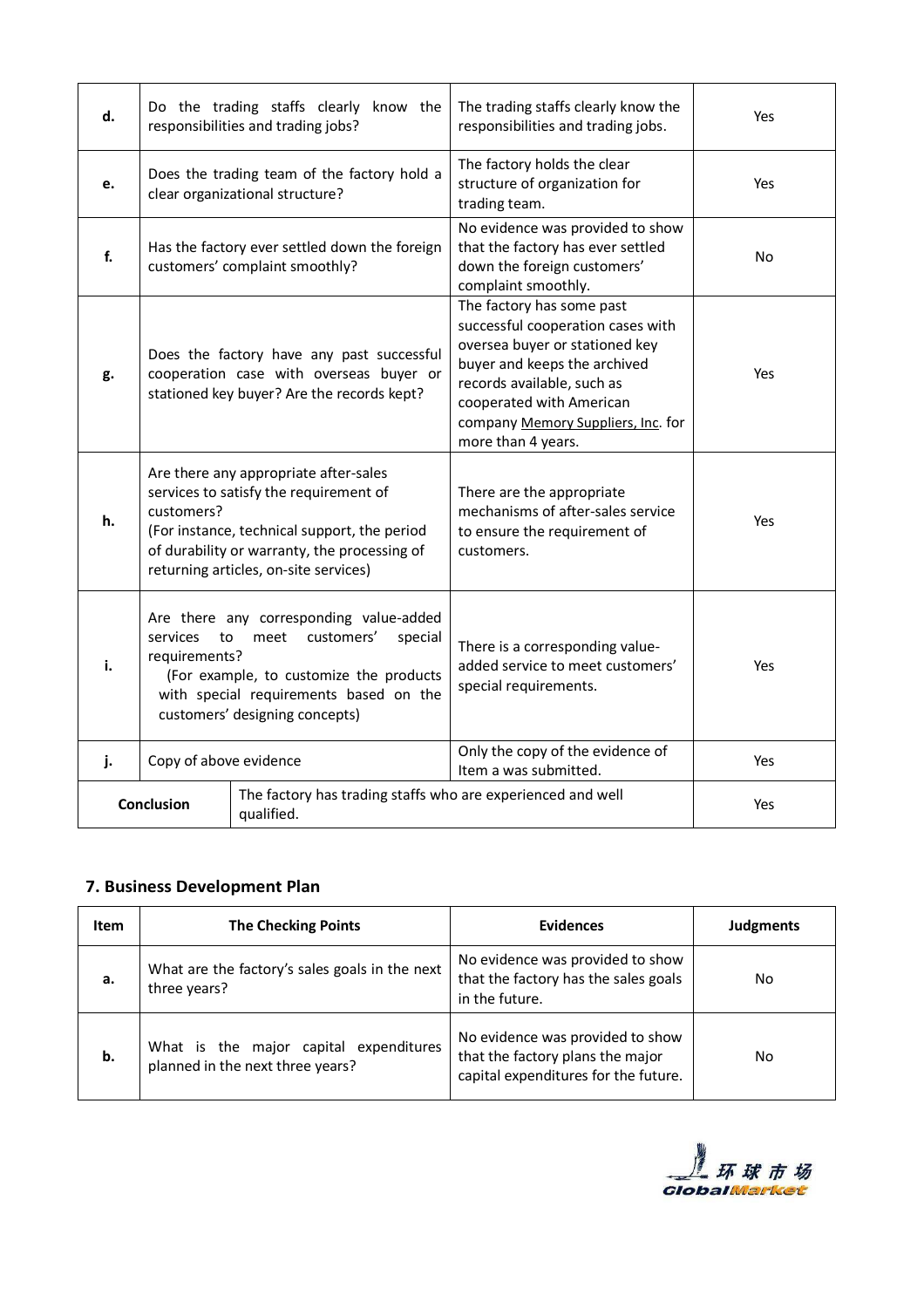| c.         | What needs to be accomplished to meet<br>these goals?   |                                                    | No evidence was provided to show<br>that the factory has the sales goals<br>in the future. | No. |
|------------|---------------------------------------------------------|----------------------------------------------------|--------------------------------------------------------------------------------------------|-----|
| d.         | have a documented<br>Does the factory<br>business plan? |                                                    | The factory hasn't a documented<br>business plan.                                          | No. |
| e.         | Copy of above evidence                                  |                                                    | No Copy of evidence above was<br>submitted.                                                | No. |
| Conclusion |                                                         | The factory has its own business development plan. |                                                                                            | No. |

# 8. Research & Development Capacity

| <b>Item</b> | <b>The Checking Points</b>                                                                                                                                                      | <b>Evidences</b>                                                                                                                                                                                 | <b>Judgments</b> |
|-------------|---------------------------------------------------------------------------------------------------------------------------------------------------------------------------------|--------------------------------------------------------------------------------------------------------------------------------------------------------------------------------------------------|------------------|
| a.          | Was the name list of R&D Staff with<br>education, experiences and job duties<br>showed and copied to the auditor?                                                               | The name list of 2 R&D Staffs with<br>education, 3-5 years experiences<br>and job duties was copied.                                                                                             | Yes              |
| b.          | Has the factory had successful R&D projects?<br>(e.g. Patent Certificate for at least one<br>product)                                                                           | No evidence was provided to show<br>that the factory has had successful<br>R&D projects.                                                                                                         | <b>No</b>        |
| c.          | Does the factory have the relevant design<br>verification,<br>validation<br>output,<br>documentation in Product Improvement<br>Program?                                         | The factory has relevant design<br>output, verification, validation<br>documentation in Product<br>Improvement Program.                                                                          | Yes              |
| d.          | During the<br>process of New Product<br>Introduction, does the factory have the<br>Handoff Mechanism from design lab to<br>manufacturing area?                                  | During the process of New Product<br>Introduction, no evidence was<br>provided to show that the factory<br>has the Handoff Mechanism from<br>design lab to manufacturing area.                   | <b>No</b>        |
| e.          | Does the factory have a systematic method<br>(e.g. IECQ QC080000) to avoid adopting the<br>hazardous and environmentally sensitive<br>materials in design & production process? | No evidence was provided to show<br>that the factory has a systematic<br>method to avoid adopting the<br>hazardous and environmentally<br>sensitive materials in design &<br>production process. | No               |
| f.          | Is the factory equipped with suitable staff<br>and instruments or apparatus based on on-<br>site observation?                                                                   | The factory was equipped with<br>suitable staff and instruments or<br>apparatus based on on-site<br>observation.                                                                                 | Yes              |

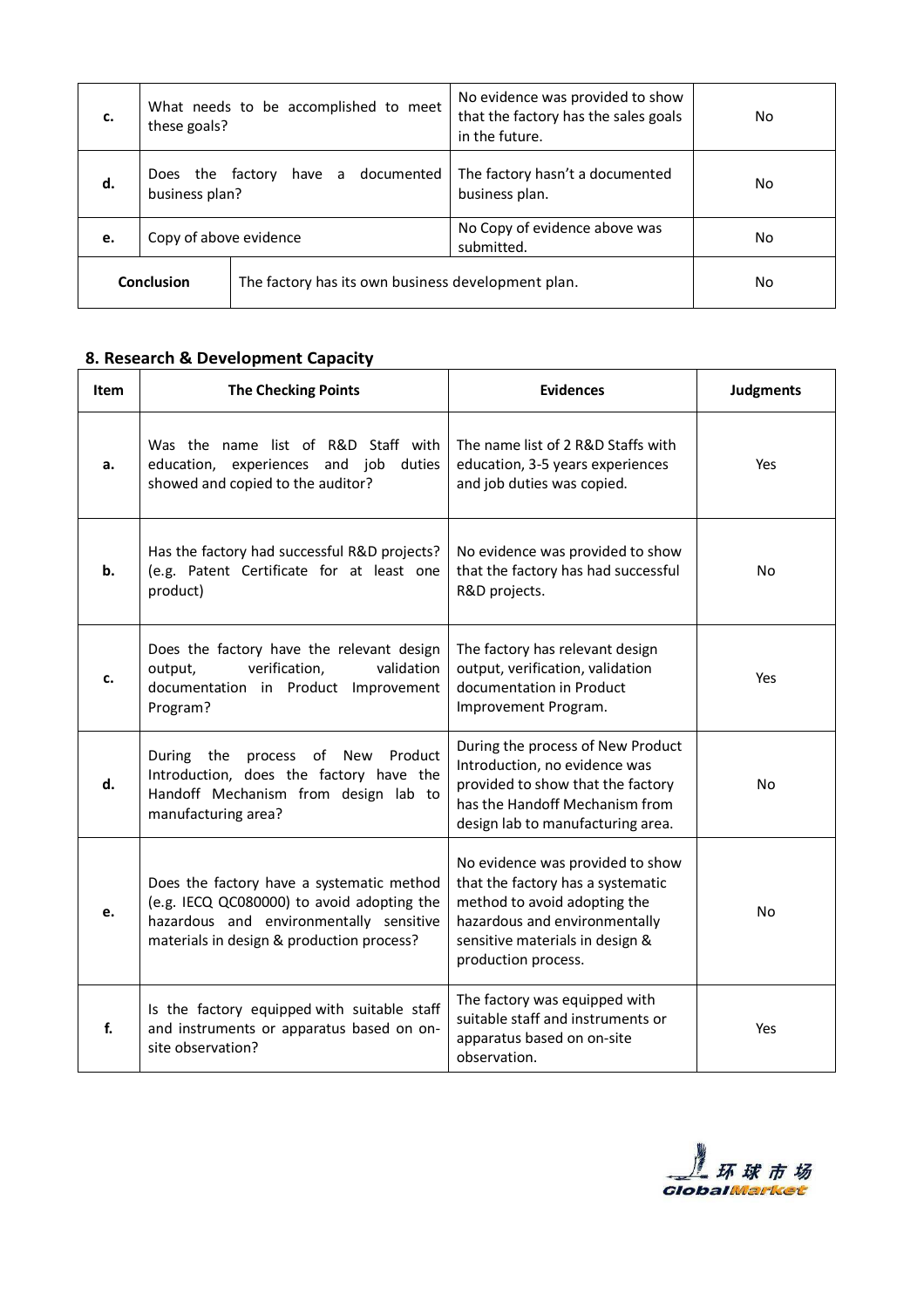| g.                                            | What<br>Improvement?                                                                       | Continuous<br>are the<br>plans<br>for | The plans for continuous<br>improvement are data analysis,<br>termly meeting, and CAR etc.                                                                      | Yes |
|-----------------------------------------------|--------------------------------------------------------------------------------------------|---------------------------------------|-----------------------------------------------------------------------------------------------------------------------------------------------------------------|-----|
| h.                                            | Is the factory utilizing Lean, Six Sigma and<br>Poke Yoke tools in Continuous Improvement? |                                       | No evidence was provided to show<br>that the factory was utilizing Lean,<br>Six Sigma tool or Poke Yoke tools in<br>Continuous Improvement during<br>the audit. | No  |
| i.                                            | Does the factory have Failure Analysis<br>Capabilities?                                    |                                       | The factory has Failure Analysis<br>Capabilities.                                                                                                               | Yes |
| j.                                            | If it were YES in Item I, does the factory<br>provide the list of Analytical Equipment?    |                                       | No evidence was provided to show<br>that the factory has submitted the<br>list of Analytical Equipment.                                                         | No  |
| k.                                            | Was the practical sample presented in show<br>room, R&D dept. or exhibition hall?          |                                       | The practical sample was presented<br>in show room.                                                                                                             | Yes |
| <b>Conclusion</b><br>design the key products. |                                                                                            |                                       | According to the above-mentioned, the factory has the abilities to                                                                                              | Yes |

## 9. Credit or Goodwill

| Item                              |                                                                                                                                                    | <b>The Checking Points</b>                                      | <b>Evidences</b>                                                                                                                        | <b>Judgments</b> |
|-----------------------------------|----------------------------------------------------------------------------------------------------------------------------------------------------|-----------------------------------------------------------------|-----------------------------------------------------------------------------------------------------------------------------------------|------------------|
| a.                                | Has the factory signed the declaration of No<br>illegal records or fraud in business behavior<br>which is drafted by GlobalMarket?                 |                                                                 | The factory has signed the<br>declaration of No illegal records or<br>fraud in business behavior which is<br>designed by GlobalMarket.  | Yes              |
| b.                                | Has the factory signed the copy of the<br>declaration?                                                                                             |                                                                 | The signed the copy was<br>submitted.                                                                                                   | Yes              |
| c.                                | Has the factory obtained any award from<br>local government, industry institute or local<br>chamber of commerce in the past two or<br>three years? |                                                                 | awards were<br>from<br>local<br>No.<br>government, industry institute or<br>local chamber of commerce in the<br>past two or three years | No               |
| d.                                | Does the factory participate in the social<br>commonweal or charity campaigns on<br>average annually?                                              |                                                                 | The factory donated RMB 13,330<br>for Wenchuan Earthquake in 2008.                                                                      | Yes              |
| Conclusion<br>credit or goodwill. |                                                                                                                                                    | According to all of the above-mentioned, the factory has a good |                                                                                                                                         | Yes              |

# 10. Social Environmental Responsibility

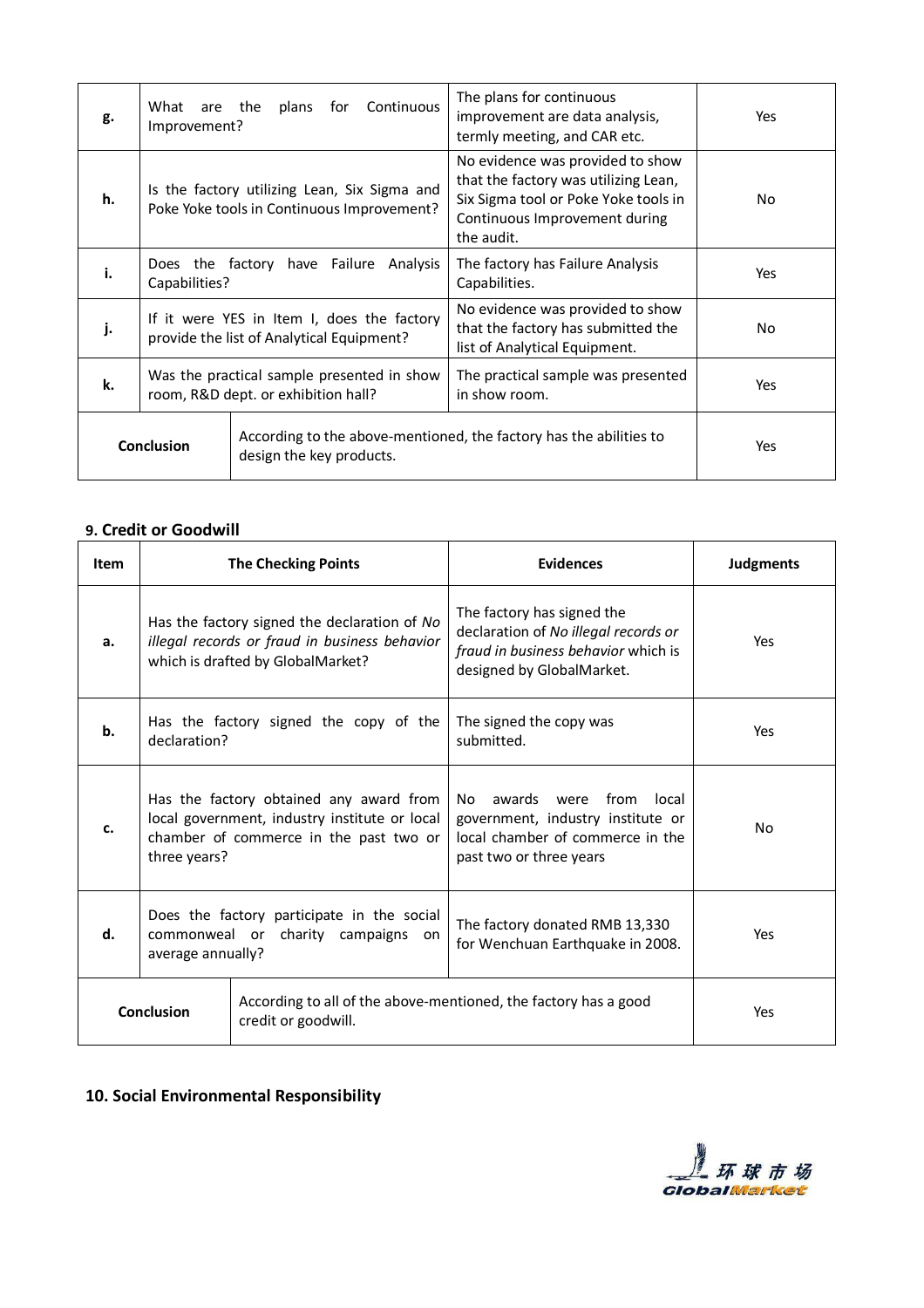| 10.1 About SA8000 |                                                                                                                                                                                                                                                                                                  |                                                                                                                                                                                                                                                      |                  |  |  |
|-------------------|--------------------------------------------------------------------------------------------------------------------------------------------------------------------------------------------------------------------------------------------------------------------------------------------------|------------------------------------------------------------------------------------------------------------------------------------------------------------------------------------------------------------------------------------------------------|------------------|--|--|
| Item              | <b>The Checking Points</b>                                                                                                                                                                                                                                                                       | <b>Evidences</b>                                                                                                                                                                                                                                     | <b>Judgments</b> |  |  |
| а.                | Has the factory ever been certified with SA<br>8000?                                                                                                                                                                                                                                             | The factory has not been certified<br>with SA8000.                                                                                                                                                                                                   | No               |  |  |
| b.                | Is it confirmed that there's no child labor in<br>the factory?                                                                                                                                                                                                                                   | No child labor was found during<br>the audit.                                                                                                                                                                                                        | Yes              |  |  |
| c.                | Is it confirmed that there is no discrimination<br>during recruitment or daily practice in this<br>factory? Such as race, religion,<br>age,<br>nationality, gender, political affiliation, or<br>disability.                                                                                     | No discrimination was found<br>during the audit.                                                                                                                                                                                                     | Yes              |  |  |
| d.                | Is it confirmed that there is no mental<br>harassment or corporal punishment within<br>the factory?                                                                                                                                                                                              | No mental harassment and<br>corporal punishment was found<br>within the factory during the audit.                                                                                                                                                    | Yes              |  |  |
| e.                | Does the factory own the unionist or<br>regulations<br>of trade union or union<br>movement?                                                                                                                                                                                                      | The factory doesn't own the<br>unionist or regulations of trade<br>union or union movement.                                                                                                                                                          | No               |  |  |
| f.                | Through onsite interviewing at least 5<br>workers and the HR records scanning, is<br>forced labor found to be prohibited within<br>the factory?                                                                                                                                                  | No forced labor was found during<br>the audit.                                                                                                                                                                                                       | Yes              |  |  |
|                   | <b>10.2 About Environment</b>                                                                                                                                                                                                                                                                    |                                                                                                                                                                                                                                                      |                  |  |  |
| Item              | <b>The Checking Points</b>                                                                                                                                                                                                                                                                       | <b>Evidences</b>                                                                                                                                                                                                                                     | <b>Judgments</b> |  |  |
| а.                | Has the factory ever been certified with ISO<br>14001?                                                                                                                                                                                                                                           | The factory hasn't ever been<br>certified with ISO 14001.                                                                                                                                                                                            | No               |  |  |
| b.                | Is the certificate still valid?                                                                                                                                                                                                                                                                  |                                                                                                                                                                                                                                                      | N/A              |  |  |
| c.                | Does the factory have the valid approval,<br>permit or report issued by external company<br>or local Environmental Protection Bureau<br>$(EPB)$ ,<br>their<br>environment<br>prove<br>to<br>management/ control on their:<br>New factory or new production process<br>setup<br>Factory migration | No evidence was provided to show<br>that the factory has the valid<br>approval, permit or report which<br>was issued by external company or<br>local Environmental Protection<br>Bureau (EPB), to prove their<br>environment management/<br>control. | No               |  |  |

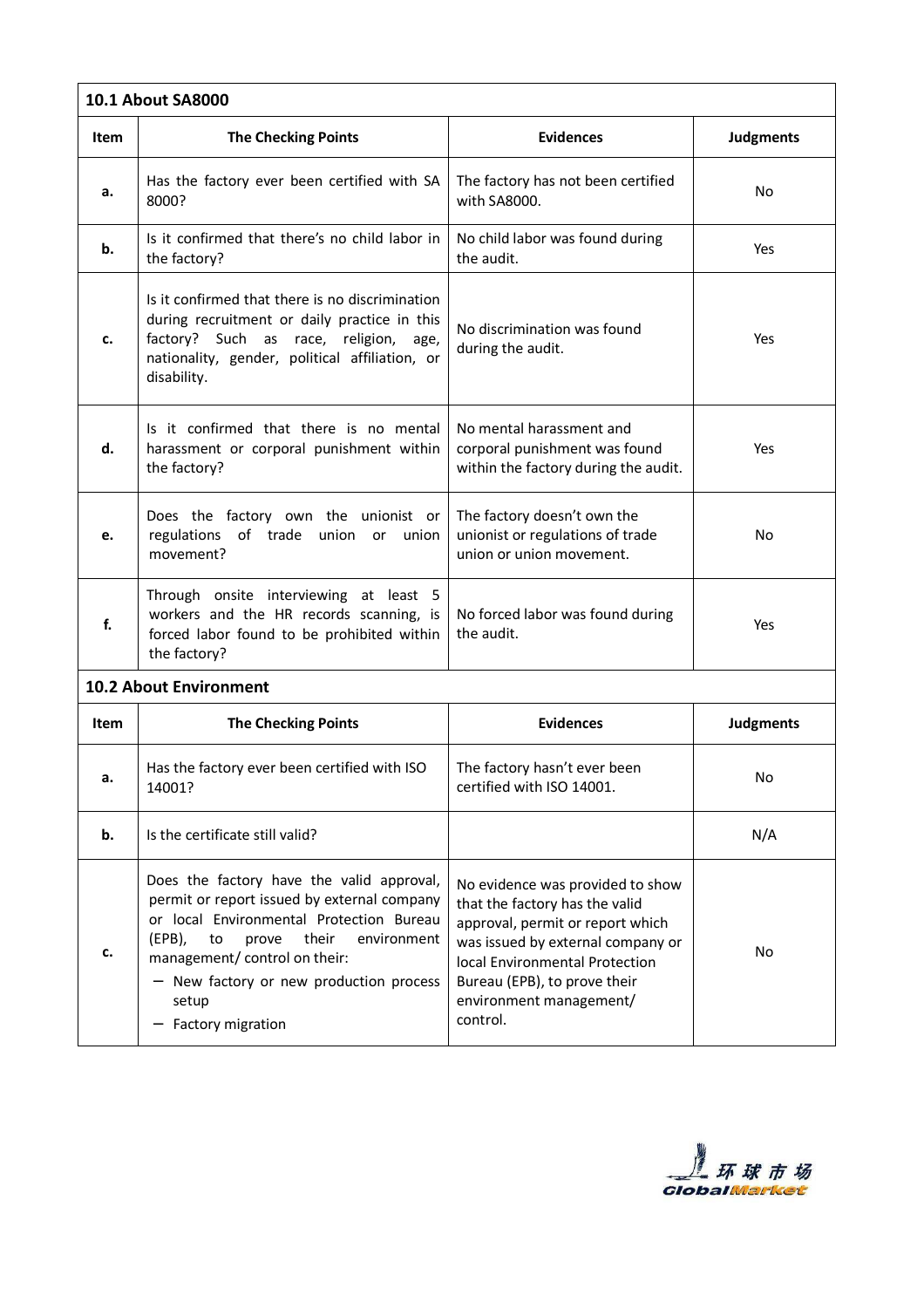| d.                          | control action.                                                                                                                                                                            | According to the plant tour, is the factory<br>under the environment control? E.g. Is there<br>any pollution generated during the<br>production process? Do the factory and local<br>EPB control it properly? Please specify the | According to plant tour, no<br>pollution generated was found in<br>the product process. E.g. the<br>useless goods was sold and<br>cleaned. The factory is under the<br>environment control. | Yes              |
|-----------------------------|--------------------------------------------------------------------------------------------------------------------------------------------------------------------------------------------|----------------------------------------------------------------------------------------------------------------------------------------------------------------------------------------------------------------------------------|---------------------------------------------------------------------------------------------------------------------------------------------------------------------------------------------|------------------|
| 10.3 About Safety           |                                                                                                                                                                                            |                                                                                                                                                                                                                                  |                                                                                                                                                                                             |                  |
| <b>Item</b>                 |                                                                                                                                                                                            | <b>The Checking Points</b>                                                                                                                                                                                                       | <b>Evidences</b>                                                                                                                                                                            | <b>Judgments</b> |
| a.                          | OHSAS 18001?                                                                                                                                                                               | Has the factory ever been certified with                                                                                                                                                                                         | The factory hasn't been certified<br>with OHSAS 18001 yet.                                                                                                                                  | No               |
| b.                          | Is the certificate still valid?                                                                                                                                                            |                                                                                                                                                                                                                                  |                                                                                                                                                                                             | N/A              |
| c.                          | Does the factory have the approval report<br>about safety construction which is issued by<br>local Fire Bureau?                                                                            |                                                                                                                                                                                                                                  | No evidence was provided to show<br>that the factory has the approval<br>report about safety construction<br>which was issued by local Fire<br>Bureau.                                      | No               |
| d.                          | According to plant tour, is the factory in the<br>valid safety condition? E.g. safety workshop<br>environment, suitable personal protection<br>equipment, roadmap for fire evacuation etc. |                                                                                                                                                                                                                                  | Based on plant tour, there was no<br>hidden trouble of fire and pollution<br>hazard emitted from the factory,<br>e.g. Emergency exit and path are<br>clear.                                 | Yes              |
| <b>Conclusion</b><br>found. |                                                                                                                                                                                            |                                                                                                                                                                                                                                  | According to the entire above-mentioned, no serious problem is                                                                                                                              | Yes              |

# 11. OEM/ODM/OBM Experience

| <b>Item</b> | <b>The Checking Points</b>                                                                                               | <b>Evidences</b>                                                 | <b>Judgments</b> |
|-------------|--------------------------------------------------------------------------------------------------------------------------|------------------------------------------------------------------|------------------|
| а.          | Is it contracted volume of OEM*?                                                                                         | It is accounted 90% for OEM.                                     | Yes              |
| b.          | Is it contracted volume of ODM*?                                                                                         | It is accounted 10% for ODM.                                     | Yes              |
| c.          | Is it contracted volume of OBM*?                                                                                         | It is accounted $\theta$ for OBM.                                | No               |
| d.          | Based on facilities and resources, is it proved<br>that the production and delivery has lasted for<br>at least one year? | The production and delivery has<br>lasted for at least one year. | <b>Yes</b>       |

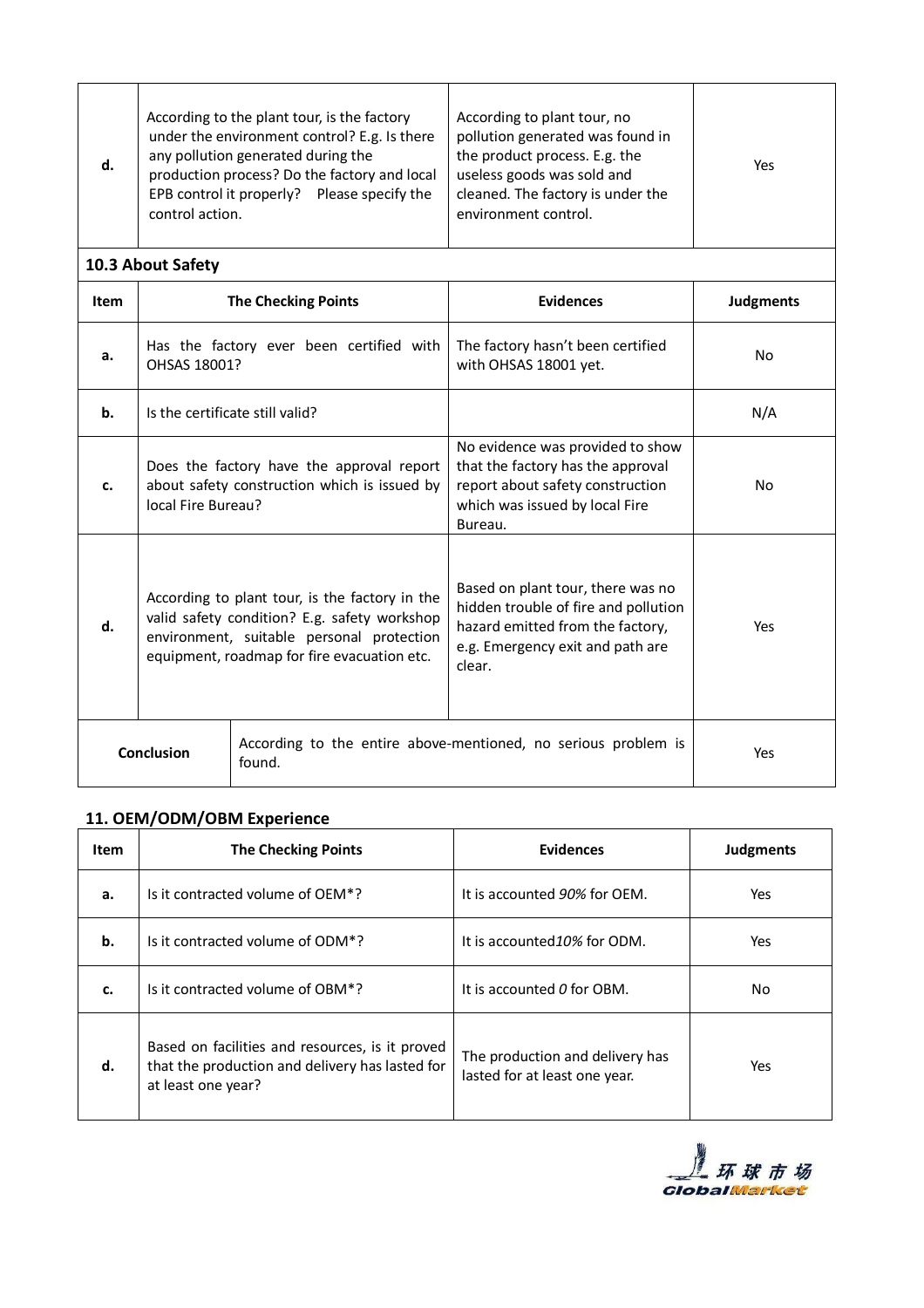| е.                | What was the overall performance of quality<br>and on-time delivery during the past year at<br>factory? |                           | No evidence was provided to<br>show What the overall<br>performance of quality and on-<br>time delivery was during the past<br>year at factory. | No  |
|-------------------|---------------------------------------------------------------------------------------------------------|---------------------------|-------------------------------------------------------------------------------------------------------------------------------------------------|-----|
| <b>Conclusion</b> |                                                                                                         | It is an OEM/ODM factory. |                                                                                                                                                 | Yes |

Note:

OEM: Original Equipment/Entrusted Manufacture ODM: Original Design Manufacture OBM: Own Brand Manufacture

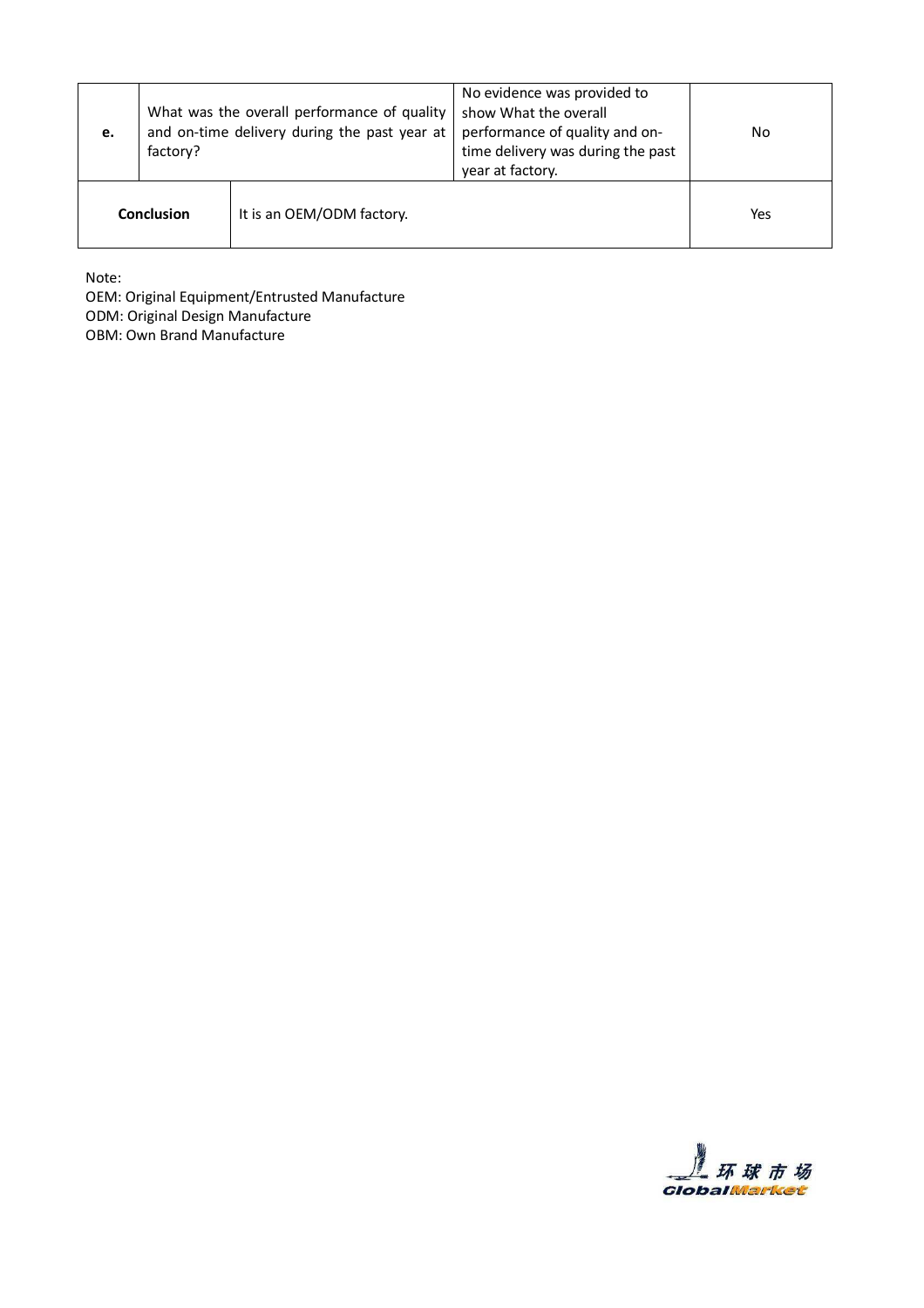# Gap Analysis

## According to the above-mentioned gap analysis for the factory, what areas do they need to further improve?

| $\mathbf{1}$   | It is suggested that the factory should submit the updated BR to TÜV RH & GMC Audit Committee.when the<br>address of BR was revised.                                                               |  |
|----------------|----------------------------------------------------------------------------------------------------------------------------------------------------------------------------------------------------|--|
| $\overline{2}$ | It is suggested that the factory should be established ISO9001 or other equivalent Quality Management<br>System.                                                                                   |  |
| 3              | It is suggested that the factory should conduct the Internal Audit of QMS [Quality Management System]<br>proceed according to documented procedure and plan.                                       |  |
| 4              | It is suggested that the factory should set up the goals of quality and running at factory.                                                                                                        |  |
| 5              | It is suggested that the Cost Reduction Program should be established on TQM [Total Quality Management].                                                                                           |  |
| 6              | It is suggested that the factory should have written criteria available for incoming material inspections or<br>testing and keep the inspection/testing record for the main material.              |  |
| 7              | It is suggested that the factory should be conducted necessary test/inspection for their finished products.                                                                                        |  |
| 8              | It is suggested that the factory should do the calibration of key test equipments according to applicable<br>standards.                                                                            |  |
| 9              | It is suggested that there should be a consistent system to allocate overhead used.                                                                                                                |  |
| 10             | It is suggested that the factory should have Cost Reduction Program with the suppliers.                                                                                                            |  |
| 11             | It is suggested that the supplier should have a cost ratio of quality system.                                                                                                                      |  |
| 12             | It is suggested that the costs of direct materials and labor should be tracked.                                                                                                                    |  |
| 13             | It is suggested that the costs of scrapping and rework should be recorded and included the overall cost.                                                                                           |  |
| 14             | It is suggested that a consistent method of estimating quoting system should exist.                                                                                                                |  |
| 15             | It is suggested that the suppliers should participate in the program of Cost Reduction forwardly.                                                                                                  |  |
| 16             | It is suggested that the factory should have ever settled down the foreign customers' complaint smoothly.                                                                                          |  |
| 17             | It is suggested that the factory should have the sales goals in the next three years.                                                                                                              |  |
| 18             | It is suggested that the factory should plan the major capital expenditures in the next three years.                                                                                               |  |
| 19             | It is suggested that the factory should draft a plan to be accomplished to meet sales goals.                                                                                                       |  |
| 20             | It is suggested that the factory should have a documented business plan.                                                                                                                           |  |
| 21             | It is suggested that the factory should have had successful projects. (E.g. Patent Certificate for at least one<br>product).                                                                       |  |
| 22             | It is suggested that the factory should have New Product Introduction Process or Design Lab to<br>manufacturing Handoff Mechanism.                                                                 |  |
| 23             | It is suggested that the factory should have the systematic method (e.g. IECQ QC080000) to avoid adopting<br>the hazardous and environmentally sensitive materials in design & production process. |  |
| 24             | It is suggested that the factory should utilize Lean, Six Sigma and Poke Yoke tools in Continuous<br>Improvement.                                                                                  |  |
| 25             | It is suggested that the factory should have the list of Analytical Equipment.                                                                                                                     |  |
| 26             | It is suggested that the factory should obtain some awards from local government, industry institute or local<br>chamber of commerce in the past two or three years.                               |  |
| 27             | It is suggested that the factory should own the unionist or regulations of trade union or union movement.                                                                                          |  |
|                | It is suggested that the factory should have the valid approval, permit or report which is issued by external                                                                                      |  |
| 28             | company or local Environmental Protection Bureau (EPB), to prove their environment management/ control.                                                                                            |  |
| 29             | It is suggested that the factory should have the approval report about safety construction which is issued by<br>local Fire Bureau.                                                                |  |
| 30             | It is suggested that the factory had better obtain SA 8000, ISO14001 and OHSAS 18001 certification to<br>increase the competitiveness.                                                             |  |
| 31             | It is suggested that the factory should record the level points of the overall performance of quality and on-<br>time delivery over the past year at factory.                                      |  |

工作球市场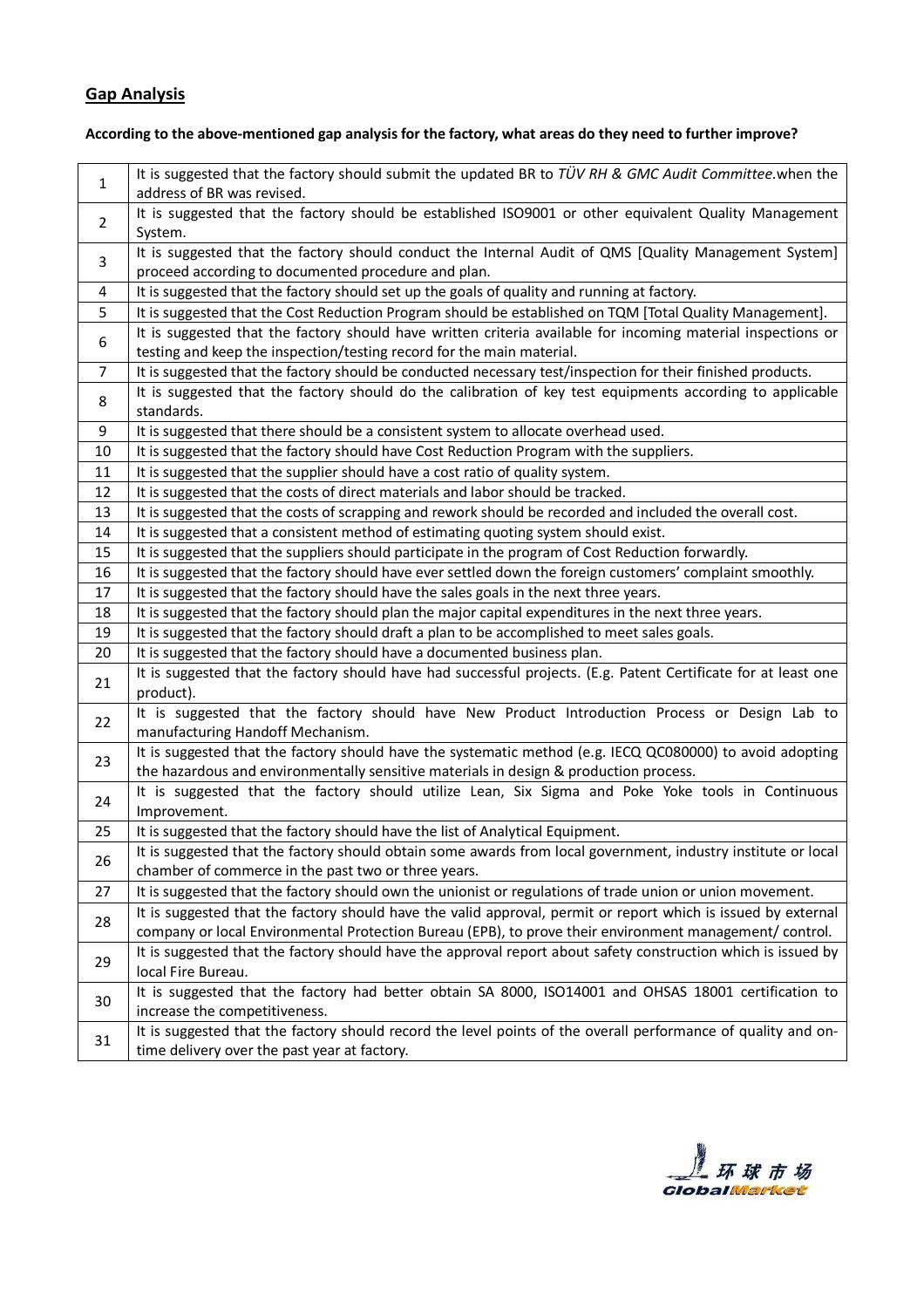## **Factory Tour**

The relevant on-site photos and audit documents are as follows,



环球市场 **GlobalWarket**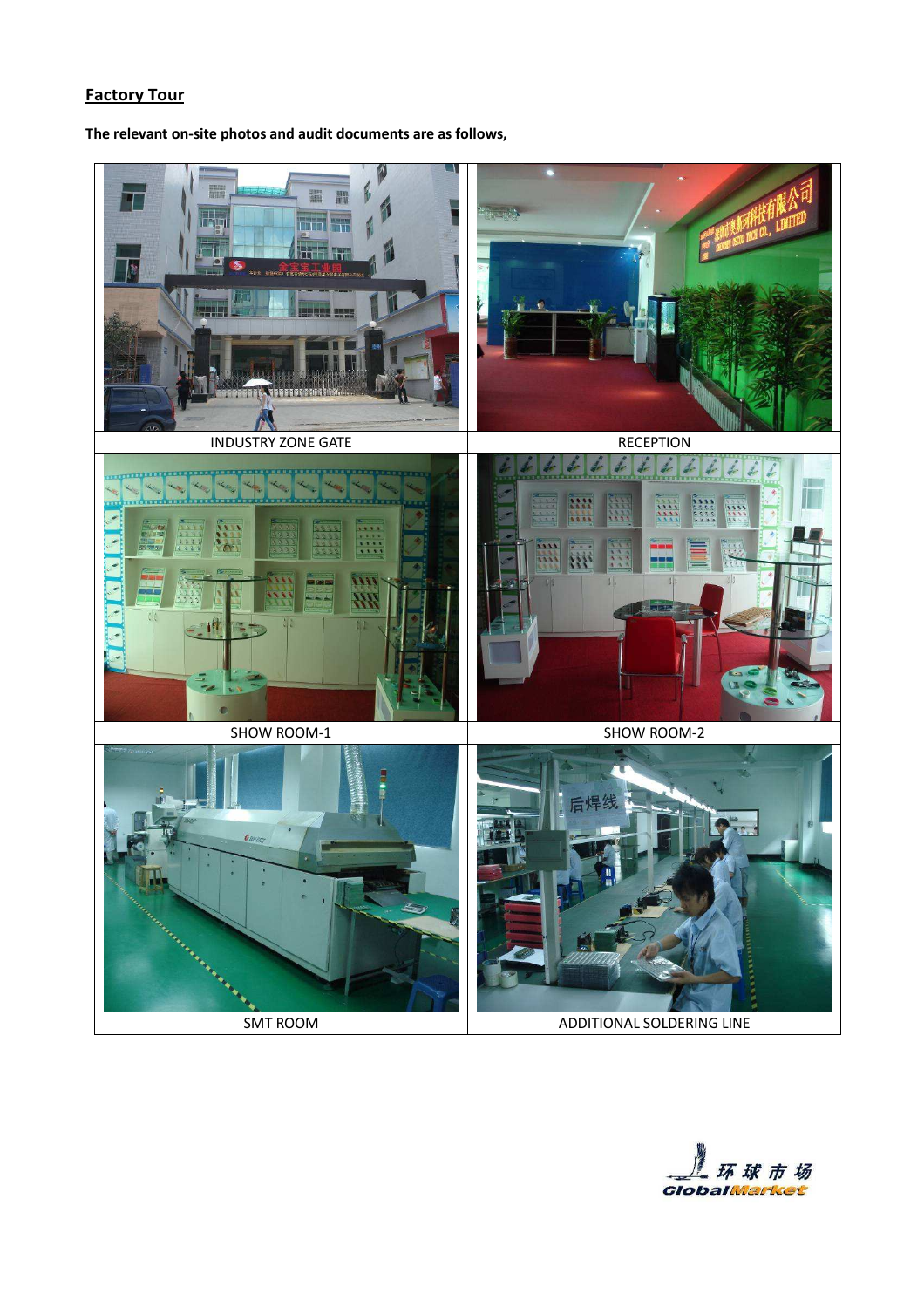

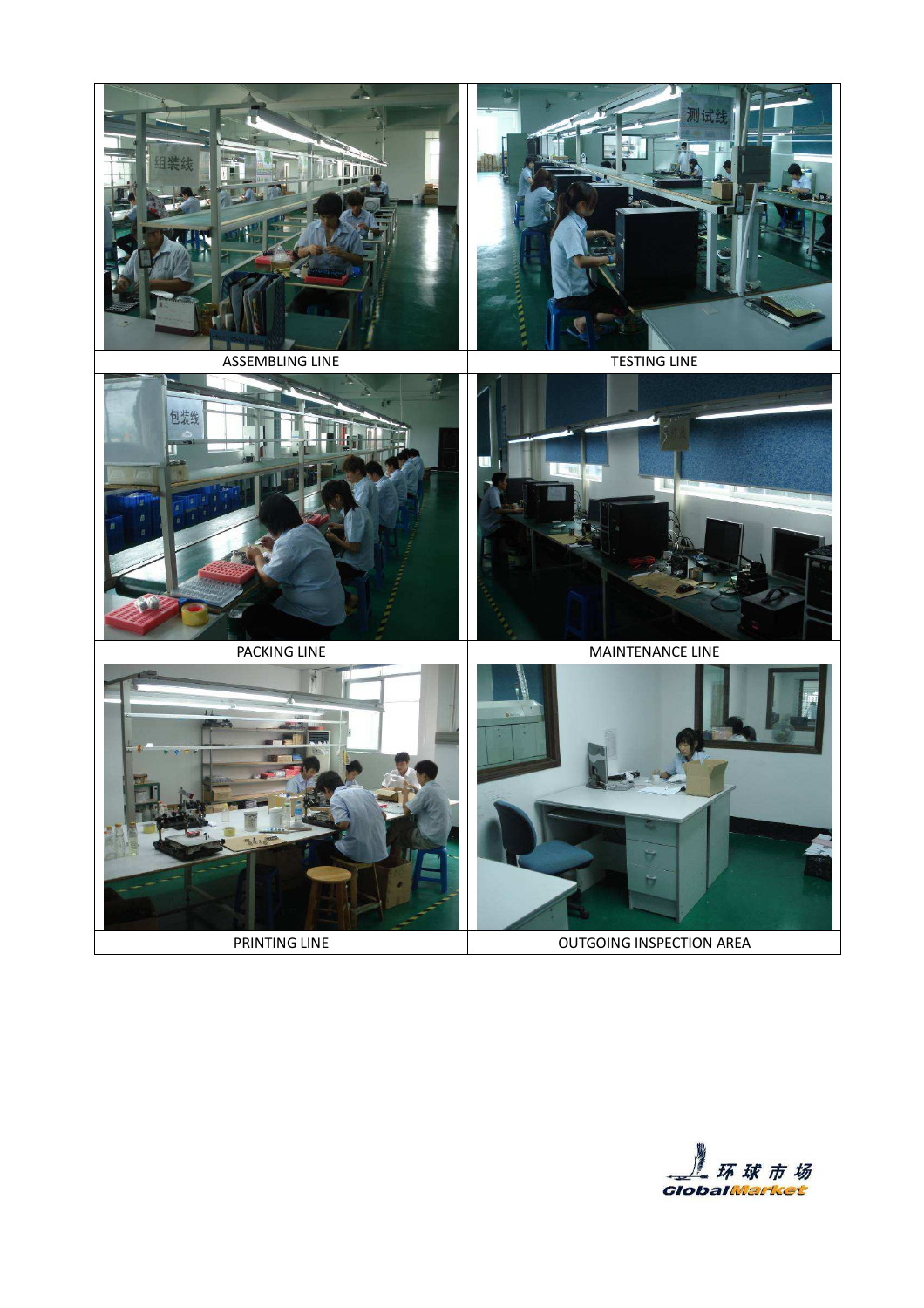

Note: SMT: surface mounting technology